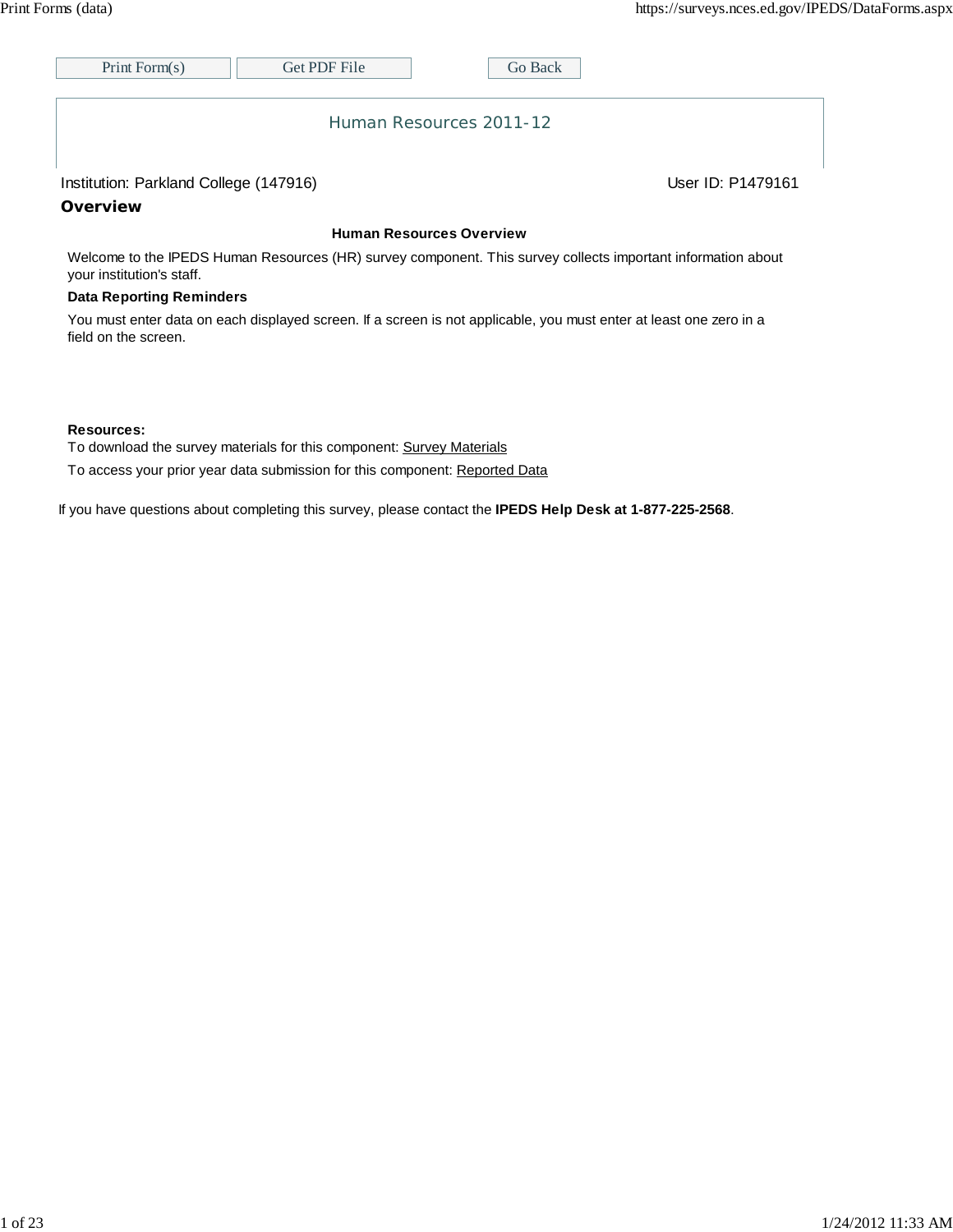| Institution: Parkland College (147916)                                                                                                                           | User ID: P1479161 |
|------------------------------------------------------------------------------------------------------------------------------------------------------------------|-------------------|
| <b>Human Resources Screening Questions</b>                                                                                                                       |                   |
| Does your institution have any part-time staff?                                                                                                                  |                   |
| If you answer Yes to this question, you will be provided the screens to report part-time staff.                                                                  |                   |
| Yes<br>$\bullet$                                                                                                                                                 | No                |
| Does your institution have 15 or more full-time staff?                                                                                                           |                   |
| Yes<br>$\bullet$                                                                                                                                                 | No                |
| Do ALL of the instructional staff at your institution fall into any of the following categories?                                                                 |                   |
| If you answer Yes to any of the questions below, Part D is NOT applicable to your institution and you will NOT be<br>required to report data for <b>Part D</b> . |                   |
| Yes Are ALL of the instructional staff military personnel?<br>No.<br>$\bigcirc$<br>$\bullet$                                                                     |                   |
| Yes Do ALL of the instructional staff contribute their services (e.g., members of a religious order)?<br>No.<br>$\circledcirc$<br>$\odot$                        |                   |

 $\bullet$  No  $\bullet$  Yes Do ALL of the instructional staff teach pre-clinical or clinical medicine?

# **You may use the space below to provide context for the data you've reported above.**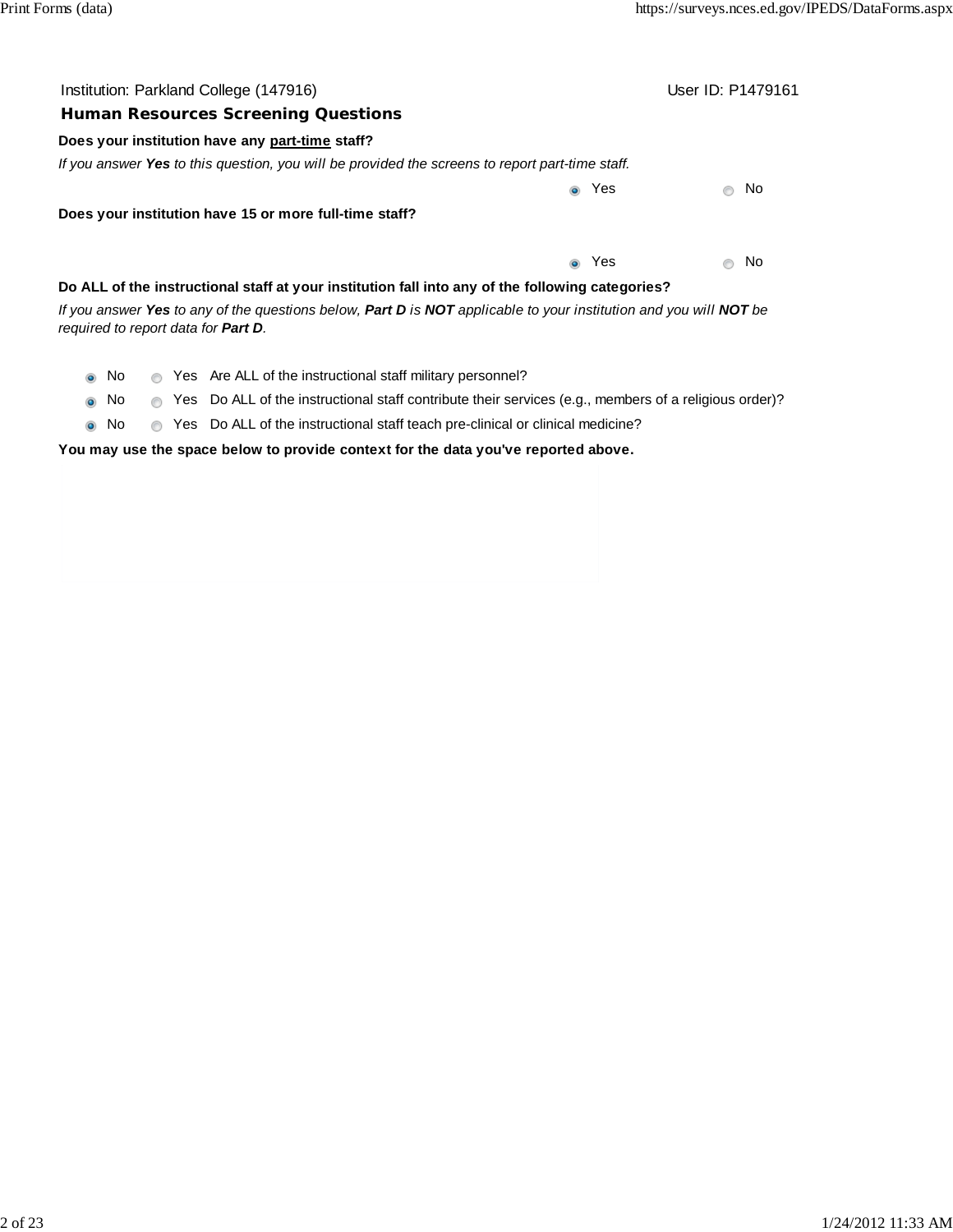Institution: Parkland College (147916) November 2012 12: Physics User ID: P1479161

#### **Human Resources Screening Questions**

**Did your institution hire any full-time permanent staff who were included on the payroll of the institution between July 1 and October 31, 2011 either for the** *first time* **or** *after a break in service* **AND who were still on the payroll of the institution As of November 1, 2011? (Exclude persons who have returned from sabbatical leave OR full-time staff who are working less-than-9-month contracts/teaching periods and whose primary responsibility is instruction, research, and/or public service.)**

*If you answer Yes to this question and your institution has 15 or more full-time staff, you will be provided the screens to report full-time permanent new hires in the Fall Staff section (long version).*

to the vest and the vest and the vest and the vest and vertical vertical  $\sim$  No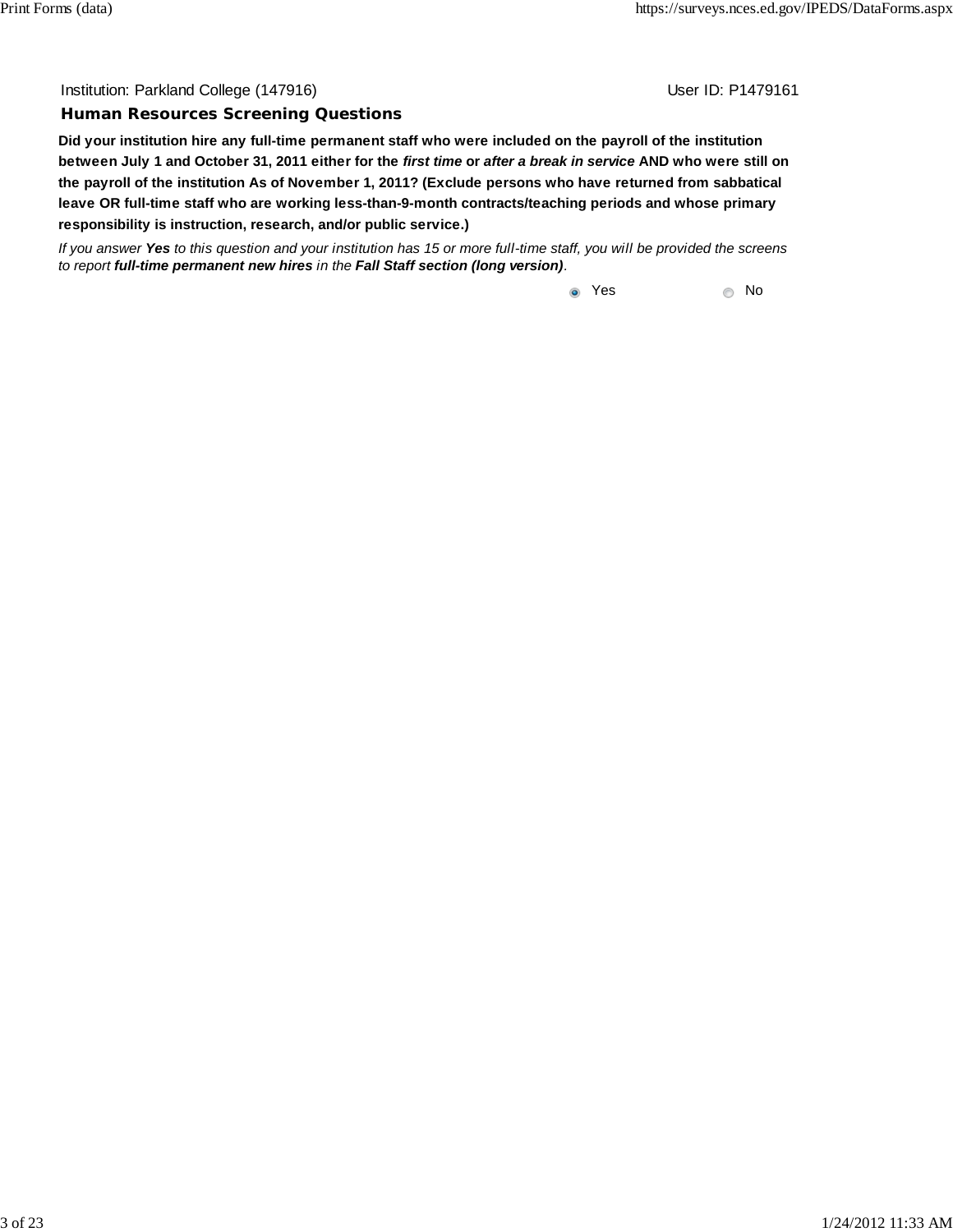# **Part A - Employees by Assigned Position - Full-time staff**

**Number of full-time staff by faculty status and primary function/occupational activity**

|                                                                                                                |         | <b>Faculty status</b> |                                                |                              |       |
|----------------------------------------------------------------------------------------------------------------|---------|-----------------------|------------------------------------------------|------------------------------|-------|
| Primary function/<br>occupational activity<br>(mutually exclusive categories)                                  | Tenured | On tenure<br>track    | Not on<br>tenure track/<br>no tenure<br>system | Without<br>faculty<br>status | Total |
| <b>Primarily instruction</b>                                                                                   | 148     | 18                    | 9                                              |                              | 175   |
| Instruction/research/public service                                                                            |         |                       |                                                |                              | 0     |
| Primarily instruction + Instruction/research/public service                                                    | 148     | 18                    | 9                                              | 0                            | 175   |
| Primarily research                                                                                             |         |                       |                                                |                              | 0     |
| Primarily public service                                                                                       |         |                       |                                                | 0                            | 0     |
| Primarily instruction + Instruction/research/public service +<br>Primarily research + Primarily public service | 148     | 18                    | 9                                              | 0                            | 175   |
| Executive/administrative/managerial                                                                            |         |                       |                                                | 56                           | 56    |
| Other professionals (support/service)                                                                          |         |                       |                                                | 123                          | 123   |
| Technical and paraprofessionals                                                                                |         |                       |                                                | 0                            | 0     |
| Clerical and secretarial                                                                                       |         |                       |                                                | 71                           | 71    |
| <b>Skilled crafts</b>                                                                                          |         |                       |                                                | $\mathbf{0}$                 | 0     |
| Service/Maintenance                                                                                            |         |                       |                                                | 52                           | 52    |
| <b>Total full time</b>                                                                                         | 148     | 18                    | 9                                              | 302                          | 477   |
| Total from prior year                                                                                          | 136     | 26                    | 10                                             | 302                          | 474   |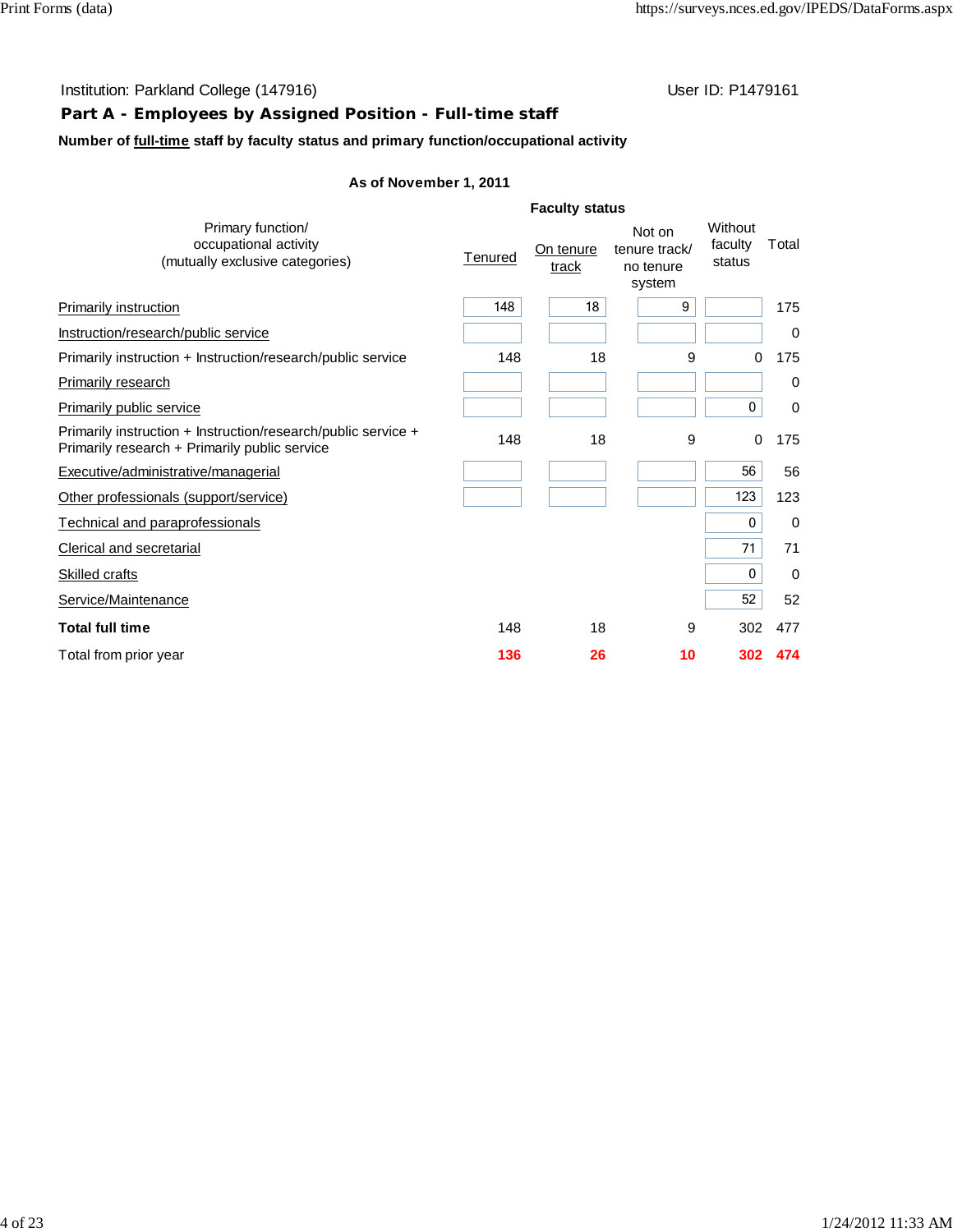# **Part B - Employees by Assigned Position - Part-time staff**

## **Number of part-time staff by faculty status and primary function/occupational activity**

|   | On tenure<br>track | Not on<br>tenure track/<br>no tenure<br>system | Without<br>faculty<br>status | Total       |
|---|--------------------|------------------------------------------------|------------------------------|-------------|
| 0 | 0                  | 379                                            |                              | 379         |
|   |                    |                                                |                              | 0           |
|   | 0                  | 379                                            | 0                            | 379         |
|   |                    |                                                |                              | 0           |
|   |                    |                                                | 0                            | 0           |
|   | 0                  | 379                                            |                              | 379         |
|   |                    |                                                | 0                            | $\mathbf 0$ |
|   |                    |                                                | 26                           | 26          |
|   |                    |                                                | 0                            | 0           |
|   |                    |                                                |                              | 1           |
|   |                    |                                                | 0                            | 0           |
|   |                    |                                                | 0                            | 0           |
|   | 0                  | 379                                            | 27                           | 406         |
|   |                    | 390                                            | 28                           | 418         |
|   | Tenured            | 0<br>0<br>0                                    | <b>Faculty status</b>        | 0           |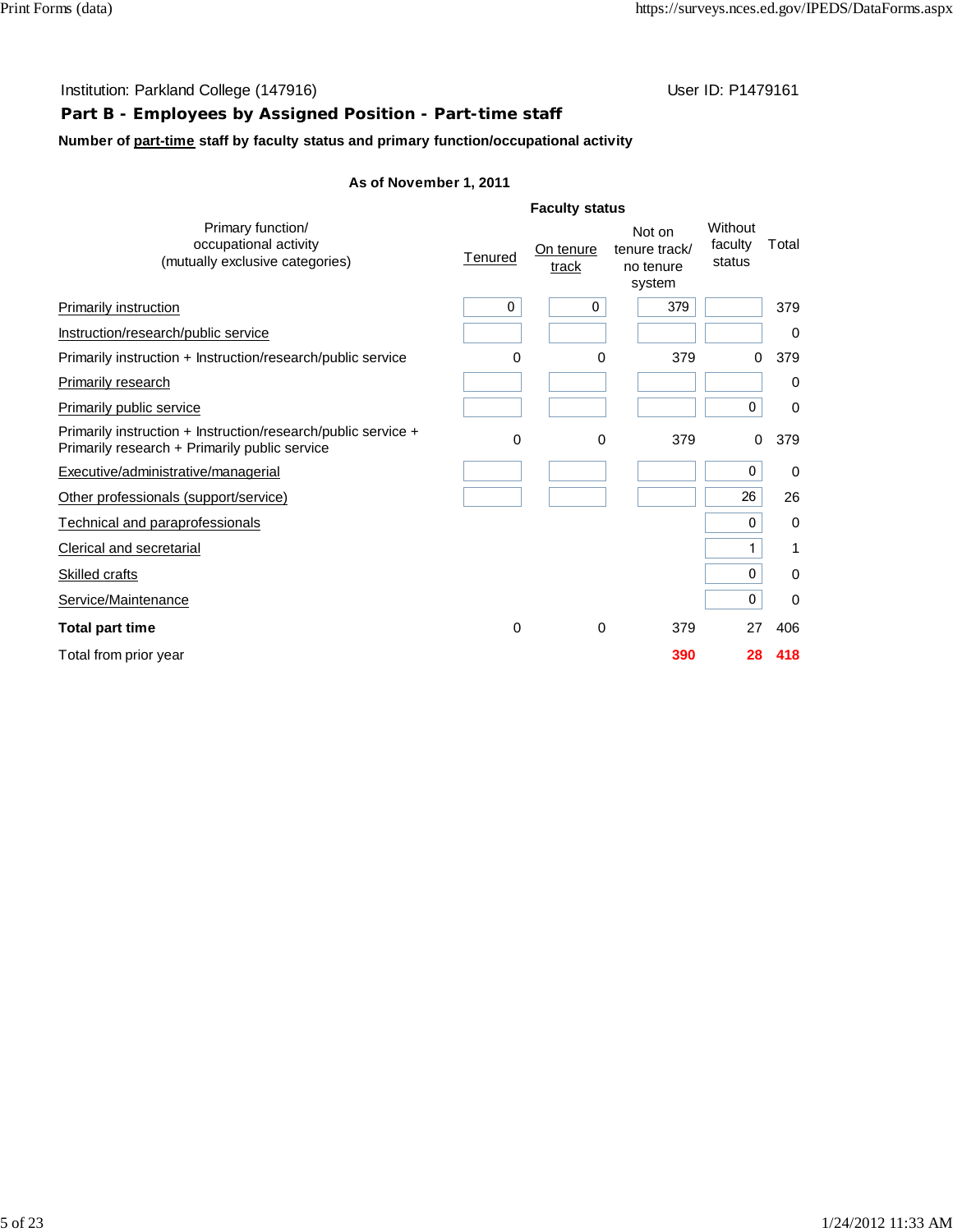# **Part C - Employees by Assigned Position - Total number of staff**

## **Total number of staff by employment status and primary function/occupational activity**

| Primary function/occupational activity                                                                         | Full-time | Full-time<br>py | Part-time | Part-time<br>py | Total |
|----------------------------------------------------------------------------------------------------------------|-----------|-----------------|-----------|-----------------|-------|
| Primarily instruction                                                                                          | 175       | 172             | 379       | 390             | 554   |
| Instruction/research/public service                                                                            | 0         |                 | 0         |                 | 0     |
| Primarily instruction + Instruction/research/public service                                                    | 175       | 172             | 379       | 390             | 554   |
| Primarily research                                                                                             | 0         |                 | 0         |                 | 0     |
| Primarily public service                                                                                       | 0         |                 | 0         |                 | 0     |
| Primarily instruction + Instruction/research/public service + Primarily<br>research + Primarily public service | 175       | 172             | 379       | 390             | 554   |
| Executive/administrative/managerial                                                                            | 56        | 53              | 0         |                 | 56    |
| Other professionals (support/service)                                                                          | 123       | 123             | 26        | 27              | 149   |
| Technical and paraprofessionals                                                                                | 0         |                 | 0         |                 | 0     |
| Clerical and secretarial                                                                                       | 71        | 72              |           | 1               | 72    |
| Skilled crafts                                                                                                 | 0         |                 | 0         |                 | 0     |
| Service/Maintenance                                                                                            | 52        | 54              | 0         |                 | 52    |
| <b>Grand total</b>                                                                                             | 477       | 474             | 406       | 418             | 883   |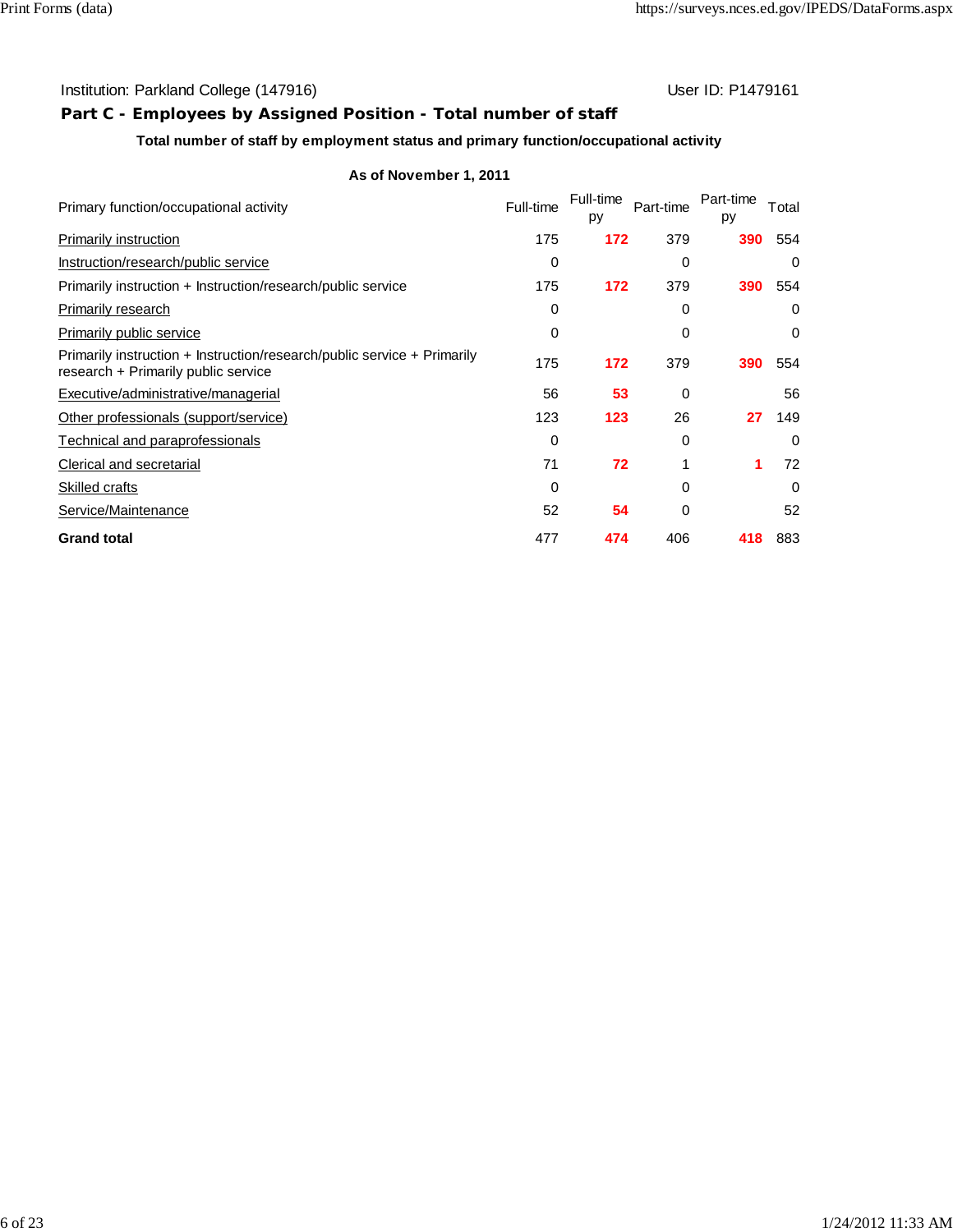#### Institution: Parkland College (147916) Contract College (147916)

# **Part D - Salaries - Full-time instructional staff by contract length/teaching period - Headcount**

## **Number of full-time instructional staff by contract length/teaching period, gender, and academic rank**

|                                          | As of November 1, 2011 |              |             |                  |
|------------------------------------------|------------------------|--------------|-------------|------------------|
| Gender and academic rank                 | Less-than-9-month      | 9/10-month   | 11/12-month | Total            |
| Men                                      |                        |              |             |                  |
| Professors                               | 0                      | 20           | $\mathbf 0$ | 20               |
| Associate professors                     | 0                      | 45           | 0           | 45               |
| Assistant professors                     | 0                      | 9            | $\mathbf 0$ | $\boldsymbol{9}$ |
| <b>Instructors</b>                       | $\mathbf 0$            | 8            | $\mathbf 0$ | 8                |
| Lecturers                                | 0                      | $\mathbf 0$  | $\mathbf 0$ | $\pmb{0}$        |
| No academic rank                         | 0                      | $\pmb{0}$    | 0           | $\pmb{0}$        |
| <b>Total men</b>                         | $\mathbf 0$            | 82           | $\Omega$    | 82               |
| Total men from prior year                |                        | 82           |             |                  |
| Women                                    |                        |              |             |                  |
| Professors                               | $\pmb{0}$              | 13           | $\pmb{0}$   | 13               |
| Associate professors                     | $\mathbf 0$            | 56           | $\mathbf 0$ | 56               |
| Assistant professors                     | $\mathbf 0$            | 4            | $\mathbf 0$ | $\overline{4}$   |
| <b>Instructors</b>                       | 0                      | 17           | $\pmb{0}$   | 17               |
| Lecturers                                | 0                      | $\pmb{0}$    | $\mathbf 0$ | 0                |
| No academic rank                         | 0                      | $\mathbf{3}$ | $\mathbf 0$ | 3                |
| <b>Total women</b>                       | $\mathbf 0$            | 93           | $\mathbf 0$ | 93               |
| Total women from prior year              |                        | 90           |             |                  |
| Total (men + women)                      | $\pmb{0}$              | 175          | 0           | 175              |
|                                          |                        |              |             | 175              |
| Total from prior year (Salaries section) |                        | 172          |             | 172              |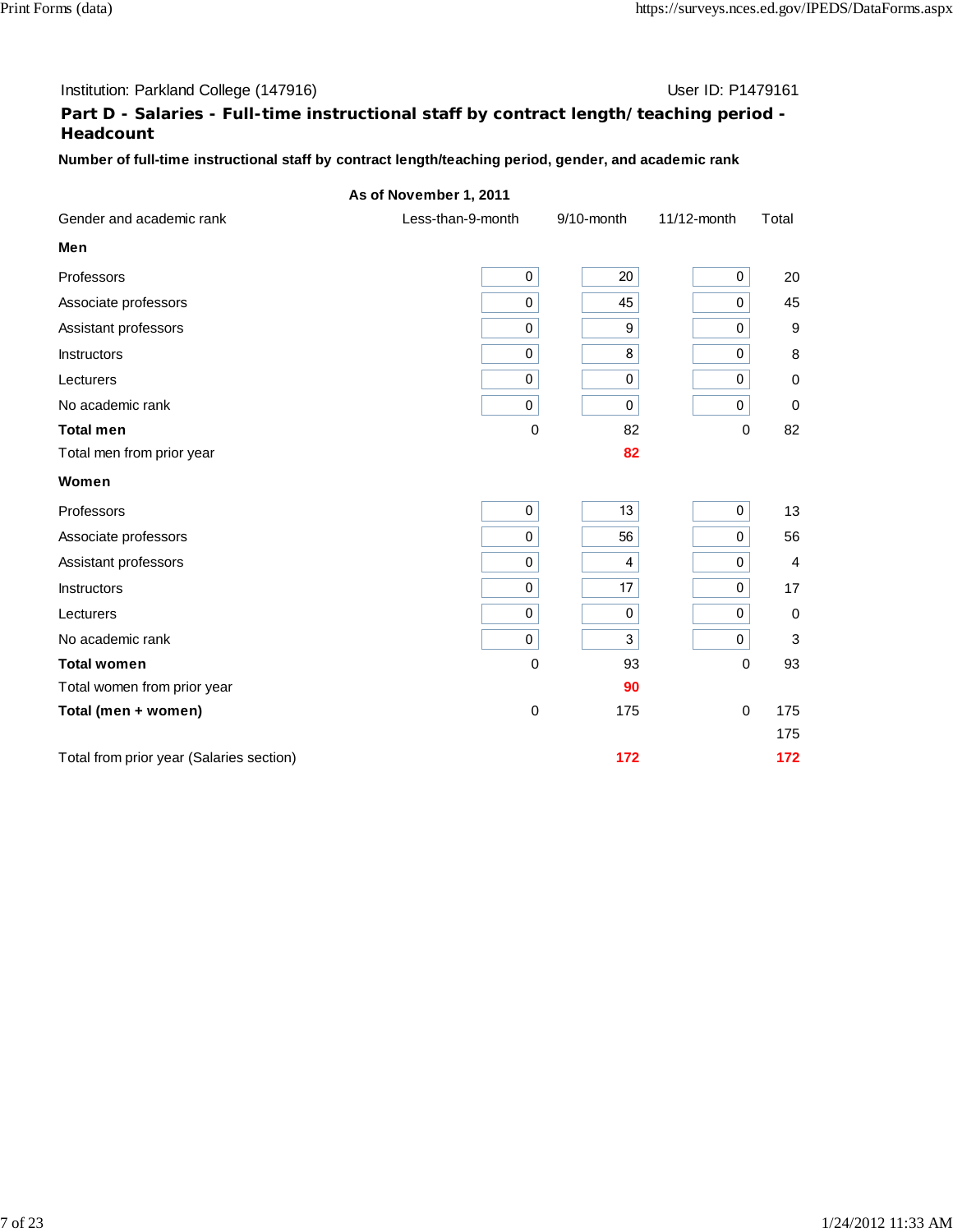### Institution: Parkland College (147916) Contract College (147916)

# **Part E - Salaries - Full-time instructional staff on 9/10-month contracts/teaching periods - Salary outlays**

**Salaries of full-time instructional staff on 9/10-month contracts/teaching periods by gender and academic rank**

|                          | AS OT NOVEMBER 1, 2011                         |                |                |                              |
|--------------------------|------------------------------------------------|----------------|----------------|------------------------------|
| Gender and academic rank | <b>Total from Part D</b><br>(Headcount screen) | Salary outlays | Average salary | Prior year<br>Average salary |
| Men                      |                                                |                |                |                              |
| Professors               | 20                                             | 1,543,685      | 77,184         | 75,213                       |
| Associate professors     | 45                                             | 2,941,315      | 65,363         | 63,235                       |
| Assistant professors     | 9                                              | 507,896        | 56,433         | 57,375                       |
| <b>Instructors</b>       | 8                                              | 416,235        | 52,029         | 52,814                       |
| Lecturers                | 0                                              | 0              |                |                              |
| No academic rank         | 0                                              | 0              |                | 44,468                       |
| <b>Total men</b>         | 82                                             | 5,409,131      | 65,965         | 63,428                       |
| Women                    |                                                |                |                |                              |
| Professors               | 13                                             | 1,001,239      | 77,018         | 74,852                       |
| Associate professors     | 56                                             | 3,745,434      | 66,883         | 64,527                       |
| Assistant professors     | 4                                              | 216,802        | 54,201         | 51,651                       |
| <b>Instructors</b>       | 17                                             | 926,097        | 54,476         | 54,089                       |
| Lecturers                | $\pmb{0}$                                      | 0              |                |                              |
| No academic rank         | 3                                              | 134,532        | 44,844         | 43,589                       |
| <b>Total women</b>       | 93                                             | 6,024,104      | 64,775         | 62,457                       |
| Total (men + women)      | 175                                            | 11,433,235     | 65,333         | 62,920                       |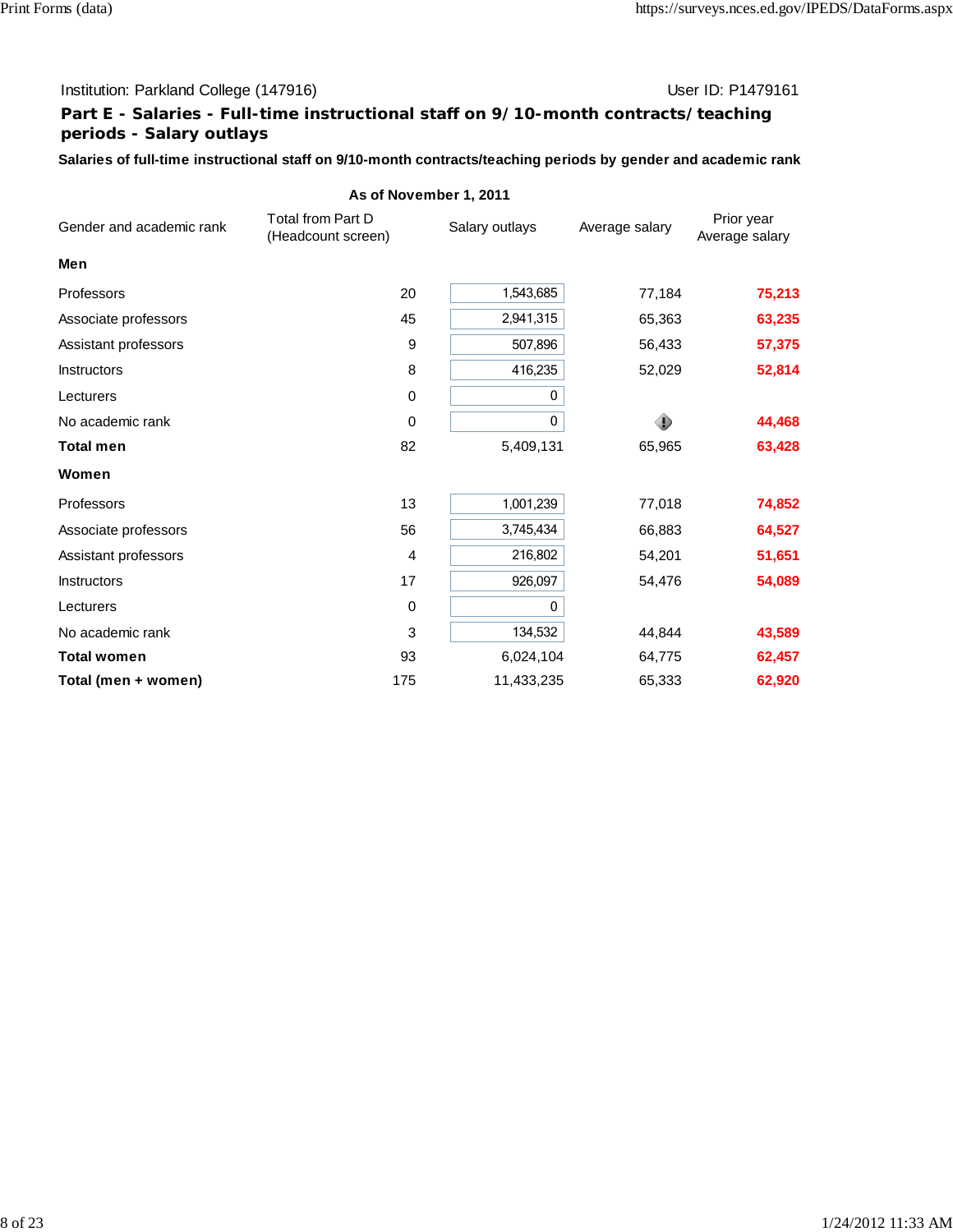# Institution: Parkland College (147916) **Institution: Parkland College (147916**) **Part G - Fall Staff - Full-time instruction/research/public service staff - Tenured**

**Number of full-time staff with faculty status who are Tenured and whose primary responsibility is instruction, research, and/or public service by academic rank, gender, and race/ethnicity**

- **Report Hispanic/Latino individuals of any race as Hispanic/Latino**
- **Report race for non-Hispanic/Latino individuals only**

| Gender and race/ethnicity                    |                | Associate      | Assistant      |              |             | No academic  |                |
|----------------------------------------------|----------------|----------------|----------------|--------------|-------------|--------------|----------------|
|                                              | Professors     | professors     | professors     | Instructors  | Lecturers   | rank         | Total          |
| Men                                          |                |                |                |              |             |              |                |
| Nonresident alien                            | $\pmb{0}$      | $\mathbf{1}$   | $\mathbf{1}$   | $\pmb{0}$    | $\pmb{0}$   | $\pmb{0}$    | $\overline{c}$ |
| Hispanic/Latino                              | $\overline{c}$ | $\mathbf{1}$   | $\pmb{0}$      | 0            | $\pmb{0}$   | $\pmb{0}$    | 3              |
| American Indian or Alaska<br><b>Native</b>   | 0              | 0              | $\mathbf 0$    | 0            | 0           | $\mathbf 0$  | 0              |
| Asian                                        | $\mathbf{1}$   | $\overline{c}$ | $\pmb{0}$      | 0            | $\pmb{0}$   | $\pmb{0}$    | 3              |
| Black or African American                    | 1              | $\mathbf{1}$   | $\pmb{0}$      | 0            | $\pmb{0}$   | 0            | $\overline{c}$ |
| Native Hawaiian or Other<br>Pacific Islander | 0              | $\mathbf 0$    | $\pmb{0}$      | 0            | 0           | $\mathbf 0$  | 0              |
| White                                        | 15             | 38             | $\overline{7}$ | 0            | 0           | 0            | 60             |
| Two or more races                            | 1              | $\overline{c}$ | 1              | 0            | 0           | $\mathbf 0$  | 4              |
| Race and ethnicity unknown                   | $\pmb{0}$      | 0              | 0              | 0            | 0           | $\mathbf 0$  | $\mathbf 0$    |
| <b>Total men</b>                             | 20             | 45             | 9              | 0            | $\Omega$    | $\mathbf{0}$ | 74             |
| Women                                        |                |                |                |              |             |              |                |
| Nonresident alien                            | 0              | 0              | 0              | 0            | 0           | 0            | 0              |
| Hispanic/Latino                              | 0              | $\mathbf 0$    | $\mathbf 0$    | 0            | $\mathbf 0$ | 0            | $\mathbf 0$    |
| American Indian or Alaska<br>Native          | 0              | 0              | $\pmb{0}$      | $\pmb{0}$    | 0           | 0            | $\,0\,$        |
| Asian                                        | 1              | $\mathbf{1}$   | $\mathbf 0$    | $\pmb{0}$    | 0           | $\mathbf 0$  | $\overline{c}$ |
| <b>Black or African American</b>             | 0              | $\mathbf{1}$   | 0              | $\mathbf{1}$ | $\mathbf 0$ | $\Omega$     | 2              |
| Native Hawaiian or Other<br>Pacific Islander | 0              | $\pmb{0}$      | $\pmb{0}$      | 0            | $\pmb{0}$   | $\pmb{0}$    | $\mathbf 0$    |
| White                                        | 12             | 49             | 3              | 0            | 0           | $\mathbf 0$  | 64             |
| Two or more races                            | $\pmb{0}$      | 3              | 1              | 0            | 0           | $\pmb{0}$    | 4              |
| Race and ethnicity unknown                   | 0              | $\overline{c}$ | $\pmb{0}$      | $\pmb{0}$    | $\pmb{0}$   | $\pmb{0}$    | 2              |
| <b>Total women</b>                           | 13             | 56             | $\overline{4}$ | 1            | 0           | 0            | 74             |
| Total (men+women)                            | 33             | 101            | 13             | 1            | 0           | 0            | 148            |
| <b>Total from EAP</b>                        |                |                |                |              |             |              | 148            |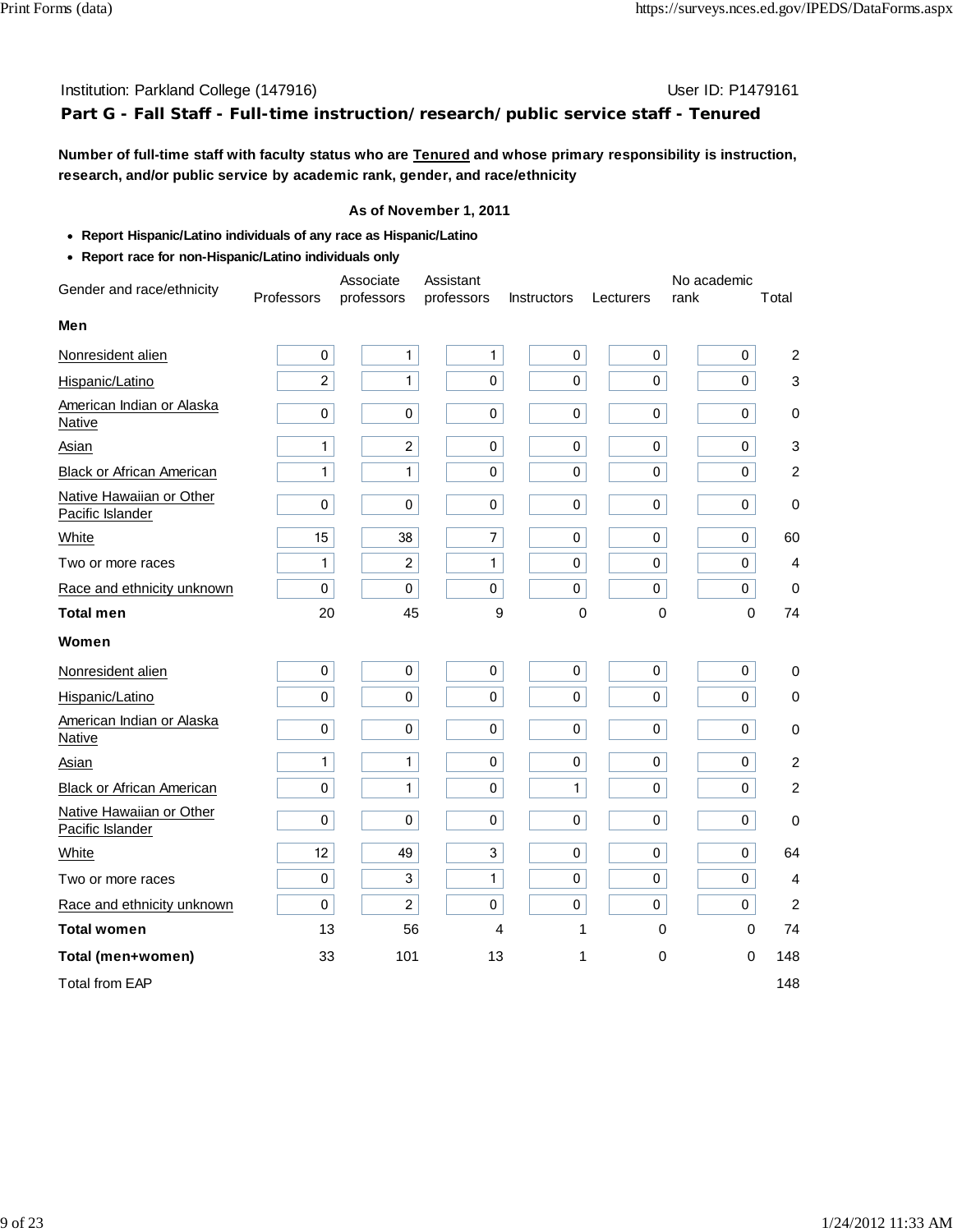**Part G - Fall Staff - Full-time instruction/research/public service staff - On tenure track**

**Number of full-time staff with faculty status who are On tenure track and whose primary responsibility is instruction, research, and/or public service by academic rank, gender, and race/ethnicity**

- **Report Hispanic/Latino individuals of any race as Hispanic/Latino**
- **Report race for non-Hispanic/Latino individuals only**

| Gender and race/ethnicity                    |             | Associate  | Assistant  |                    |             | No academic |                  |
|----------------------------------------------|-------------|------------|------------|--------------------|-------------|-------------|------------------|
|                                              | Professors  | professors | professors | <b>Instructors</b> | Lecturers   | rank        | Total            |
| Men                                          |             |            |            |                    |             |             |                  |
| Nonresident alien                            | 0           | 0          | $\pmb{0}$  | 0                  | 0           | 0           | $\mathbf 0$      |
| Hispanic/Latino                              | 0           | 0          | 0          | $\mathbf{1}$       | 0           | 0           | 1                |
| American Indian or Alaska<br><b>Native</b>   | 0           | 0          | 0          | 0                  | 0           | 0           | $\mathbf 0$      |
| Asian                                        | 0           | 0          | 0          | 0                  | 0           | 0           | $\mathbf 0$      |
| <b>Black or African American</b>             | 0           | 0          | 0          | 0                  | $\mathbf 0$ | 0           | $\mathbf 0$      |
| Native Hawaiian or Other<br>Pacific Islander | 0           | 0          | 0          | $\pmb{0}$          | $\pmb{0}$   | 0           | 0                |
| White                                        | 0           | 0          | 0          | 4                  | $\mathbf 0$ | 0           | 4                |
| Two or more races                            | $\pmb{0}$   | 0          | 0          | 1                  | 0           | 0           | 1                |
| Race and ethnicity unknown                   | 0           | 0          | 0          | $\mathbf{1}$       | 0           | $\mathbf 0$ | 1                |
| <b>Total men</b>                             | $\mathbf 0$ | 0          | 0          | $\overline{7}$     | $\mathbf 0$ | 0           | $\overline{7}$   |
| Women                                        |             |            |            |                    |             |             |                  |
| Nonresident alien                            | 0           | 0          | 0          | 0                  | 0           | 0           | $\mathbf 0$      |
| Hispanic/Latino                              | 0           | 0          | 0          | $\pmb{0}$          | $\pmb{0}$   | 0           | 0                |
| American Indian or Alaska<br><b>Native</b>   | 0           | 0          | 0          | 0                  | 0           | 0           | $\pmb{0}$        |
| Asian                                        | 0           | 0          | 0          | $\mathbf{1}$       | 0           | $\mathbf 0$ | 1                |
| <b>Black or African American</b>             | 0           | 0          | 0          | 0                  | 0           | 0           | $\pmb{0}$        |
| Native Hawaiian or Other<br>Pacific Islander | 0           | 0          | 0          | $\pmb{0}$          | 0           | 0           | $\boldsymbol{0}$ |
| White                                        | 0           | 0          | 0          | 10                 | 0           | $\mathbf 0$ | 10               |
| Two or more races                            | 0           | 0          | 0          | 0                  | 0           | 0           | $\mathbf 0$      |
| Race and ethnicity unknown                   | 0           | 0          | 0          | 0                  | 0           | 0           | $\mathbf 0$      |
| <b>Total women</b>                           | $\mathbf 0$ | 0          | 0          | 11                 | 0           | $\mathbf 0$ | 11               |
| Total (men+women)                            | 0           | 0          | 0          | 18                 | 0           | 0           | 18               |
| <b>Total from EAP</b>                        |             |            |            |                    |             |             | 18               |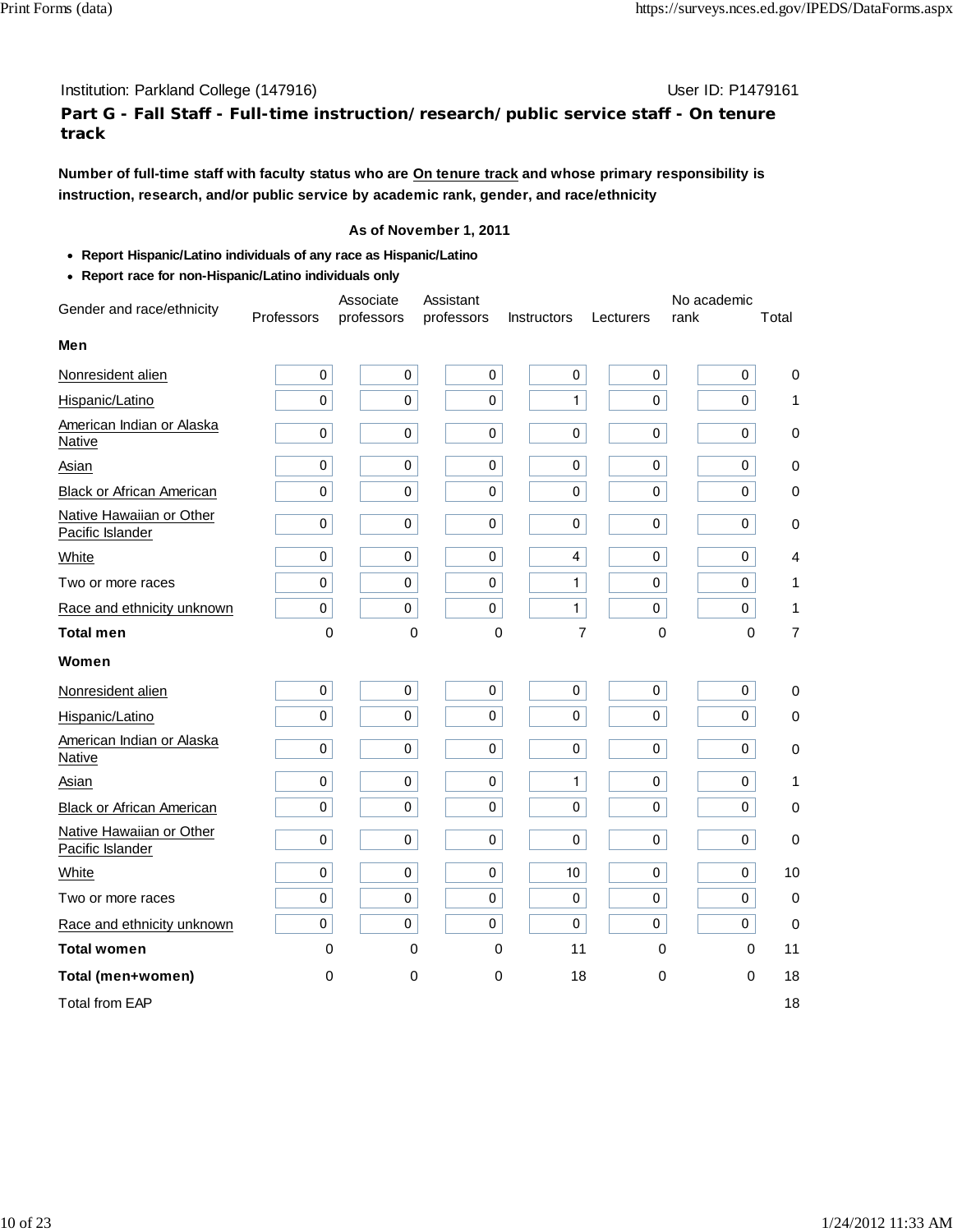#### Institution: Parkland College (147916) November 2012 12: P1479161

## **Part G - Fall Staff - Full-time instruction/research/public service staff - Not on tenure track/no tenure system**

**Number of full-time staff with faculty status who are Not on tenure track and whose primary responsibility is instruction, research, and/or public service OR number of full-time staff whose primary responsibility is instruction, research, and/or public service and who work at an institution with No tenure system by academic rank, gender, and race/ethnicity**

- **Report Hispanic/Latino individuals of any race as Hispanic/Latino**
- **Report race for non-Hispanic/Latino individuals only**

| Gender and race/ethnicity                    |            | Associate   | Assistant   |                    |           | No academic    |                  |
|----------------------------------------------|------------|-------------|-------------|--------------------|-----------|----------------|------------------|
|                                              | Professors | professors  | professors  | <b>Instructors</b> | Lecturers | rank           | Total            |
| Men                                          |            |             |             |                    |           |                |                  |
| Nonresident alien                            | $\pmb{0}$  | 0           | 0           | $\mathbf 0$        | 0         | 0              | 0                |
| Hispanic/Latino                              | 0          | $\mathbf 0$ | $\pmb{0}$   | 0                  | 0         | 0              | $\pmb{0}$        |
| American Indian or Alaska<br><b>Native</b>   | $\pmb{0}$  | $\pmb{0}$   | $\pmb{0}$   | 0                  | $\pmb{0}$ | $\pmb{0}$      | $\pmb{0}$        |
| Asian                                        | 0          | $\pmb{0}$   | $\pmb{0}$   | 0                  | $\Omega$  | $\pmb{0}$      | 0                |
| <b>Black or African American</b>             | $\pmb{0}$  | $\pmb{0}$   | $\pmb{0}$   | $\mathbf{0}$       | $\pmb{0}$ | 0              | $\pmb{0}$        |
| Native Hawaiian or Other<br>Pacific Islander | 0          | $\pmb{0}$   | $\pmb{0}$   | $\mathbf 0$        | 0         | 0              | $\pmb{0}$        |
| White                                        | 0          | 0           | $\pmb{0}$   | $\mathbf{1}$       | 0         | $\pmb{0}$      | 1                |
| Two or more races                            | 0          | $\pmb{0}$   | $\pmb{0}$   | 0                  | 0         | 0              | $\pmb{0}$        |
| Race and ethnicity<br>unknown                | $\pmb{0}$  | $\pmb{0}$   | $\pmb{0}$   | $\mathbf 0$        | $\pmb{0}$ | 0              | $\pmb{0}$        |
| <b>Total men</b>                             | 0          | $\mathbf 0$ | $\mathbf 0$ | 1                  | $\pmb{0}$ | $\mathbf 0$    | 1                |
| Women                                        |            |             |             |                    |           |                |                  |
| Nonresident alien                            | 0          | $\pmb{0}$   | $\pmb{0}$   | $\pmb{0}$          | 0         | 0              | 0                |
| Hispanic/Latino                              | $\pmb{0}$  | $\mathbf 0$ | $\mathbf 0$ | $\mathbf 0$        | $\pmb{0}$ | 0              | 0                |
| American Indian or Alaska<br>Native          | $\pmb{0}$  | $\pmb{0}$   | $\pmb{0}$   | $\mathbf 0$        | 0         | 0              | $\pmb{0}$        |
| Asian                                        | 0          | 0           | 0           | $\pmb{0}$          | 0         | 0              | 0                |
| <b>Black or African American</b>             | 0          | $\mathbf 0$ | $\mathbf 0$ | $\mathbf 0$        | $\pmb{0}$ | $\overline{c}$ | $\overline{c}$   |
| Native Hawaiian or Other<br>Pacific Islander | 0          | 0           | 0           | $\mathbf 0$        | 0         | 0              | $\pmb{0}$        |
| White                                        | 0          | $\pmb{0}$   | $\pmb{0}$   | 4                  | 0         | $\mathbf{1}$   | 5                |
| Two or more races                            | $\pmb{0}$  | $\pmb{0}$   | $\pmb{0}$   | 0                  | 0         | 0              | 0                |
| Race and ethnicity<br>unknown                | $\pmb{0}$  | $\pmb{0}$   | $\pmb{0}$   | 1                  | $\pmb{0}$ | 0              | 1                |
| <b>Total women</b>                           | 0          | 0           | 0           | 5                  | 0         | 3              | 8                |
| Total (men+women)                            | 0          | 0           | $\pmb{0}$   | 6                  | $\pmb{0}$ | 3              | $\boldsymbol{9}$ |
| <b>Total from EAP</b>                        |            |             |             |                    |           |                | 9                |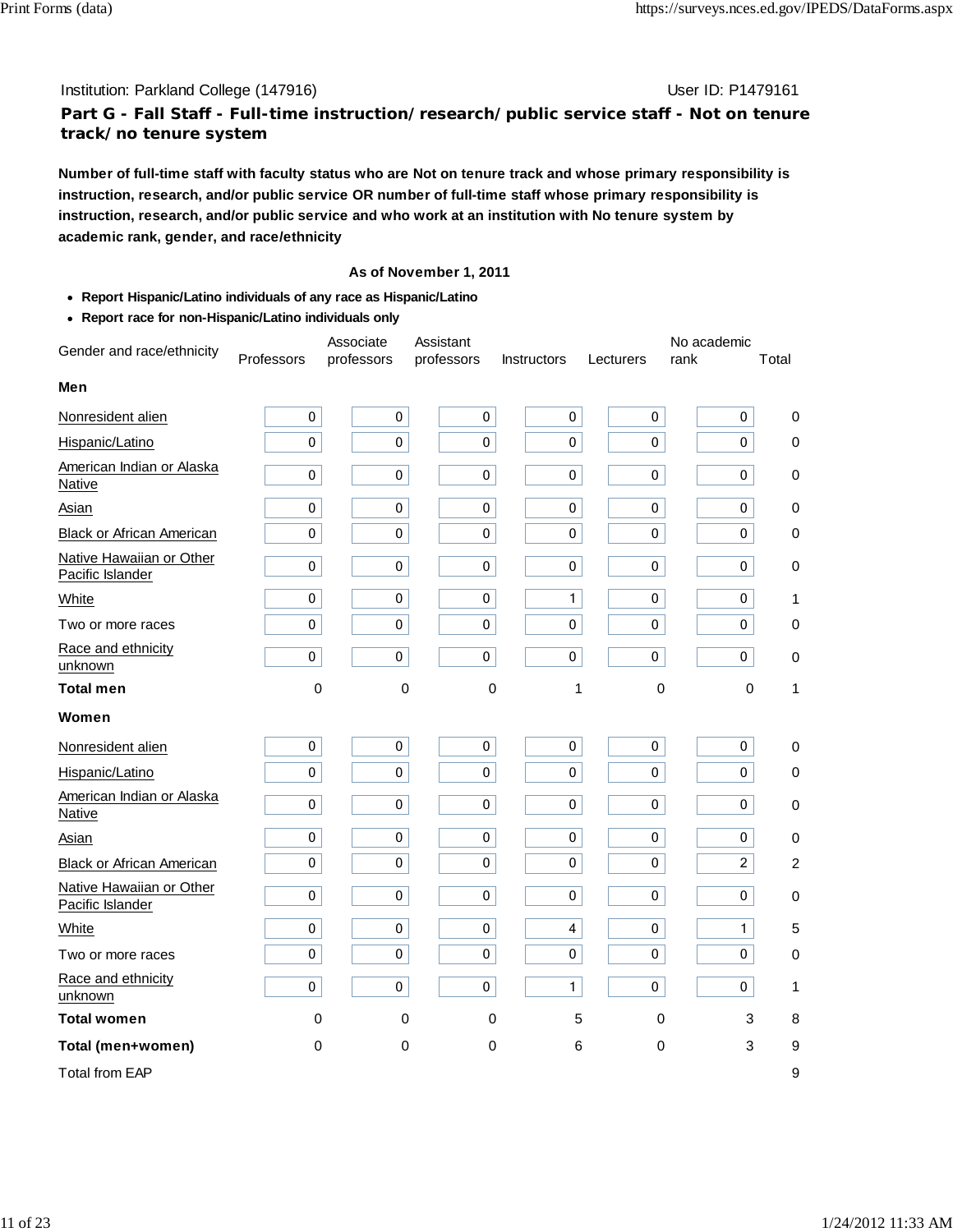#### Institution: Parkland College (147916) November 2012 12: P1479161

# **Part G - Fall Staff - Full-time instruction/research/public service staff - Without faculty status**

**Number of full-time staff Without faculty status whose primary responsibility is instruction, research, and/or public service by gender and race/ethnicity**

#### **As of November 1, 2011**

**Report Hispanic/Latino individuals of any race as Hispanic/Latino**

#### **Report race for non-Hispanic/Latino individuals only**

Gender and race/ethnicity Total and The Contract of the Contract of the Contract of Total and Total and Total and Total and Total and Total and Total and Total and Total and Total and Total and Total and Total and Total an

#### **Men**

Nonresident alien and the set of the set of the set of the set of the set of the set of the set of the set of the set of the set of the set of the set of the set of the set of the set of the set of the set of the set of th Hispanic/Latino American Indian or Alaska Native Asian 0 **Black or African American** Native Hawaiian or Other Pacific Islander white the contract of the contract of the contract of the contract of the contract of the contract of the contract of the contract of the contract of the contract of the contract of the contract of the contract of the cont Two or more races Race and ethnicity unknown **Total men** 0 **Women** Nonresident alien Hispanic/Latino American Indian or Alaska Native Asian 0 Black or African American Native Hawaiian or Other Pacific Islander white the contract of the contract of the contract of the contract of the contract of the contract of the contract of the contract of the contract of the contract of the contract of the contract of the contract of the cont Two or more races Race and ethnicity unknown 0 **Total women Total (men+women)** 0

Total from EAP

| J |
|---|
| 0 |
| 0 |
| 0 |
| 0 |
| 0 |
| 0 |
| 0 |
| 0 |
|   |

| 0 |
|---|
| 0 |
| 0 |
| 0 |
| 0 |
| 0 |
| 0 |
| 0 |
| 0 |
| 0 |
| 0 |
| C |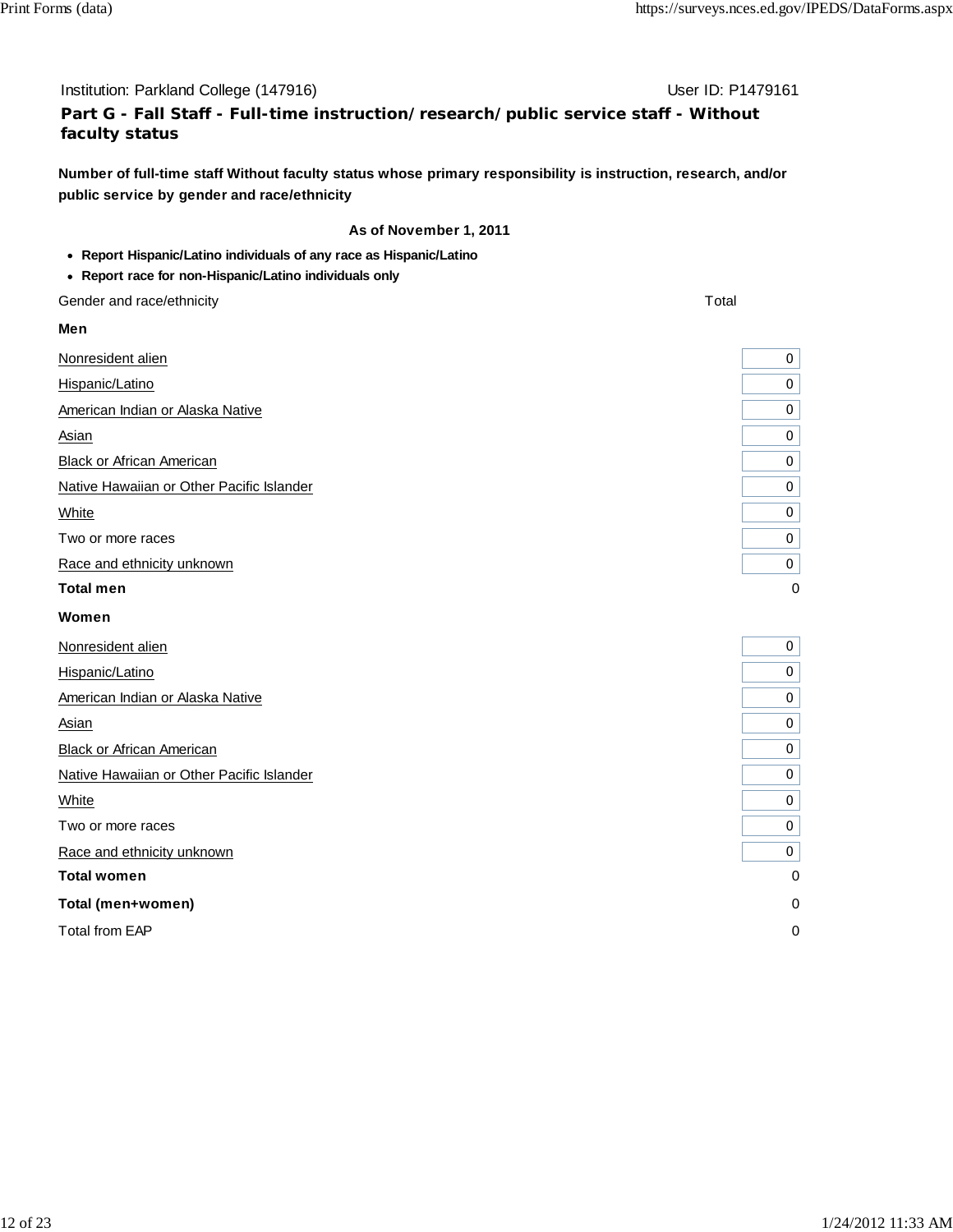## Institution: Parkland College (147916) Contract College (147916)

## **Part G - Fall Staff - Full-time instruction/research/public service staff - Totals**

## **Total number of full-time staff whose primary responsibility is instruction, research, and/or public service by gender and race/ethnicity**

|                                           | Total men | Total women | Total (men+women) |
|-------------------------------------------|-----------|-------------|-------------------|
| Nonresident alien                         | 2         | 0           | 2                 |
| Hispanic/Latino                           | 4         | 0           | 4                 |
| American Indian or Alaska Native          | 0         | 0           | 0                 |
| <b>Asian</b>                              | 3         | 3           | 6                 |
| <b>Black or African American</b>          | 2         | 4           | 6                 |
| Native Hawaiian or Other Pacific Islander | 0         | 0           | 0                 |
| White                                     | 65        | 79          | 144               |
| Two or more races                         | 5         | 4           | 9                 |
| Race and ethnicity unknown                |           | 3           | 4                 |
| <b>Total</b>                              | 82        | 93          | 175               |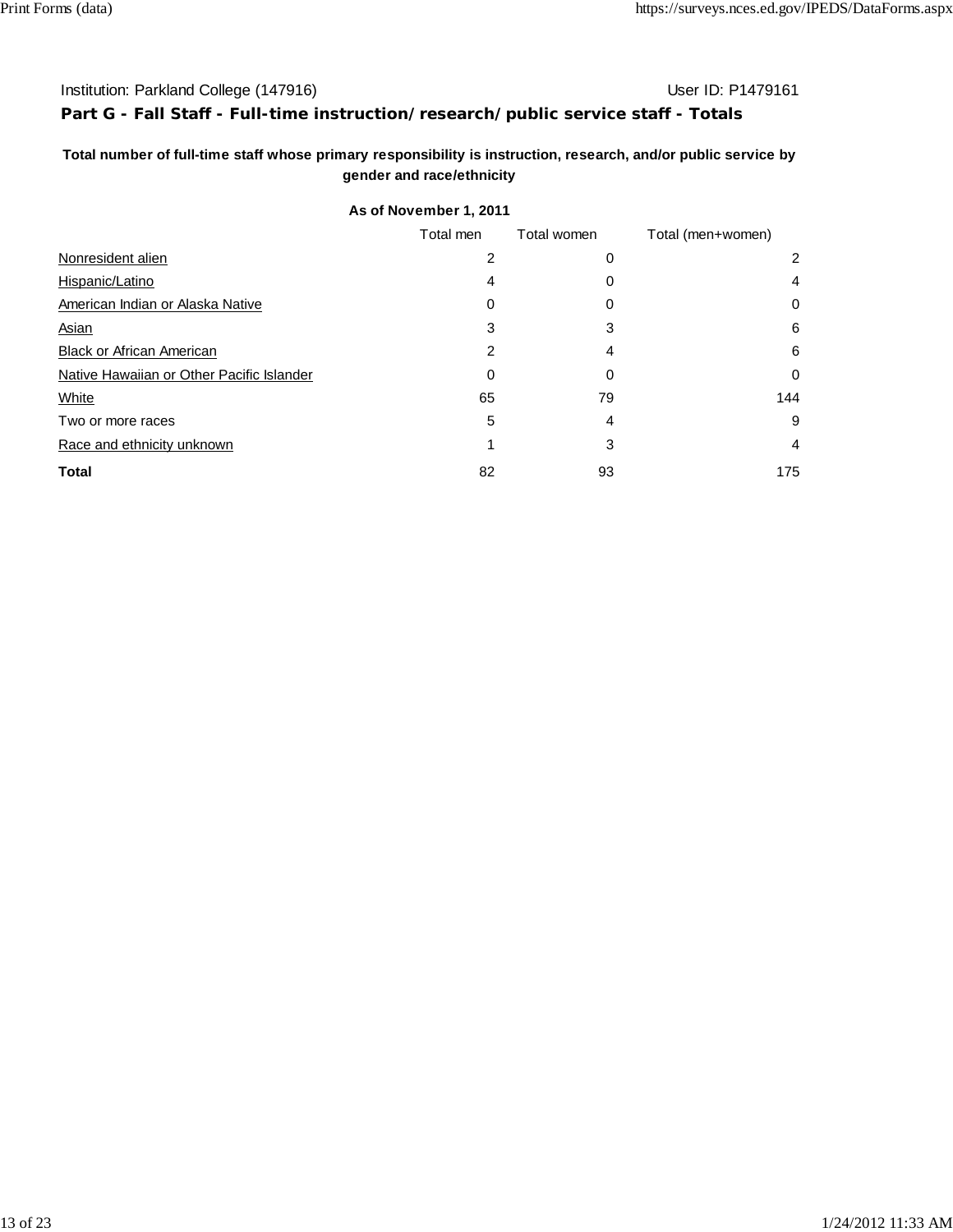# **Part I - Fall Staff - Full-time staff (excluding instruction/research/public service staff) - Totals**

# **Total number of full-time staff by primary function/occupational activity, gender, and race/ethnicity (excluding instruction/research/public service staff)**

| Gender and<br>race/ethnicity                           | Executive/<br>administrative/<br>managerial | Other<br>professionals<br>(support/service) | <b>Technical and</b><br>paraprofessionals | Clerical<br>and<br>secretarial | <b>Skilled</b><br>crafts | Service/<br>Maintenance | Total          |
|--------------------------------------------------------|---------------------------------------------|---------------------------------------------|-------------------------------------------|--------------------------------|--------------------------|-------------------------|----------------|
| Men                                                    |                                             |                                             |                                           |                                |                          |                         |                |
| Nonresident alien                                      | $\pmb{0}$                                   | 0                                           | 0                                         | $\pmb{0}$                      | $\pmb{0}$                | 0                       | 0              |
| Hispanic/Latino                                        | $\pmb{0}$                                   | $\pmb{0}$                                   | 0                                         | 0                              | 0                        | 0                       | 0              |
| American Indian<br>or Alaska Native                    | 0                                           | 0                                           | 0                                         | 0                              | 0                        | $\overline{c}$          | $\overline{c}$ |
| Asian                                                  | $\pmb{0}$                                   | 0                                           | 0                                         | $\pmb{0}$                      | $\pmb{0}$                | 0                       | $\pmb{0}$      |
| <b>Black or African</b><br>American                    | $\overline{c}$                              | 5                                           | 0                                         | 0                              | 0                        | 9                       | 16             |
| Native Hawaiian<br>or Other Pacific<br><b>Islander</b> | $\pmb{0}$                                   | $\pmb{0}$                                   | 0                                         | $\pmb{0}$                      | $\pmb{0}$                | 0                       | $\pmb{0}$      |
| White                                                  | 22                                          | 32                                          | 0                                         | 7                              | $\pmb{0}$                | 28                      | 89             |
| Two or more<br>races                                   | 1                                           | 4                                           | 0                                         | 3                              | $\pmb{0}$                | $\mathbf{1}$            | 9              |
| Race and<br>ethnicity unknown                          | $\pmb{0}$                                   | $\mathbf{1}$                                | 0                                         | 0                              | $\pmb{0}$                | 5                       | 6              |
| <b>Total men</b>                                       | 25                                          | 42                                          | 0                                         | 10                             | 0                        | 45                      | 122            |
| Women                                                  |                                             |                                             |                                           |                                |                          |                         |                |
| Nonresident alien                                      | 0                                           | 0                                           | 0                                         | 0                              | 0                        | 0                       | 0              |
| Hispanic/Latino                                        | $\mathbf 0$                                 | $\overline{c}$                              | 0                                         | 0                              | 0                        | $\mathbf{1}$            | 3              |
| <b>American Indian</b><br>or Alaska Native             | $\pmb{0}$                                   | $\pmb{0}$                                   | 0                                         | $\mathbf{1}$                   | $\pmb{0}$                | 0                       | 1              |
| <u>Asian</u>                                           | $\mathbf{1}$                                | 1                                           | 0                                         | 2                              | 0                        | 0                       | 4              |
| <b>Black or African</b><br>American                    | $\overline{2}$                              | 6                                           | 0                                         | 6                              | 0                        | $\overline{c}$          | 16             |
| Native Hawaiian<br>or Other Pacific<br><b>Islander</b> | $\pmb{0}$                                   | 0                                           | 0                                         | $\pmb{0}$                      | $\pmb{0}$                | 0                       | $\pmb{0}$      |
| White                                                  | 25                                          | 70                                          | $\mathbf 0$                               | 51                             | $\pmb{0}$                | 4                       | 150            |
| Two or more<br>races                                   | 0                                           | $\overline{c}$                              | 0                                         | 0                              | $\pmb{0}$                | 0                       | $\overline{c}$ |
| Race and<br>ethnicity unknown                          | $\mathbf{3}$                                | 0                                           | 0                                         | 1                              | $\bf 0$                  | 0                       | 4              |
| <b>Total women</b>                                     | 31                                          | 81                                          | 0                                         | 61                             | 0                        | 7                       | 180            |
| <b>Total</b><br>(men+women)                            | 56                                          | 123                                         | 0                                         | 71                             | 0                        | 52                      | 302            |
| <b>Total from EAP</b>                                  | 56                                          | 123                                         | $\pmb{0}$                                 | 71                             | 0                        |                         | 52 302         |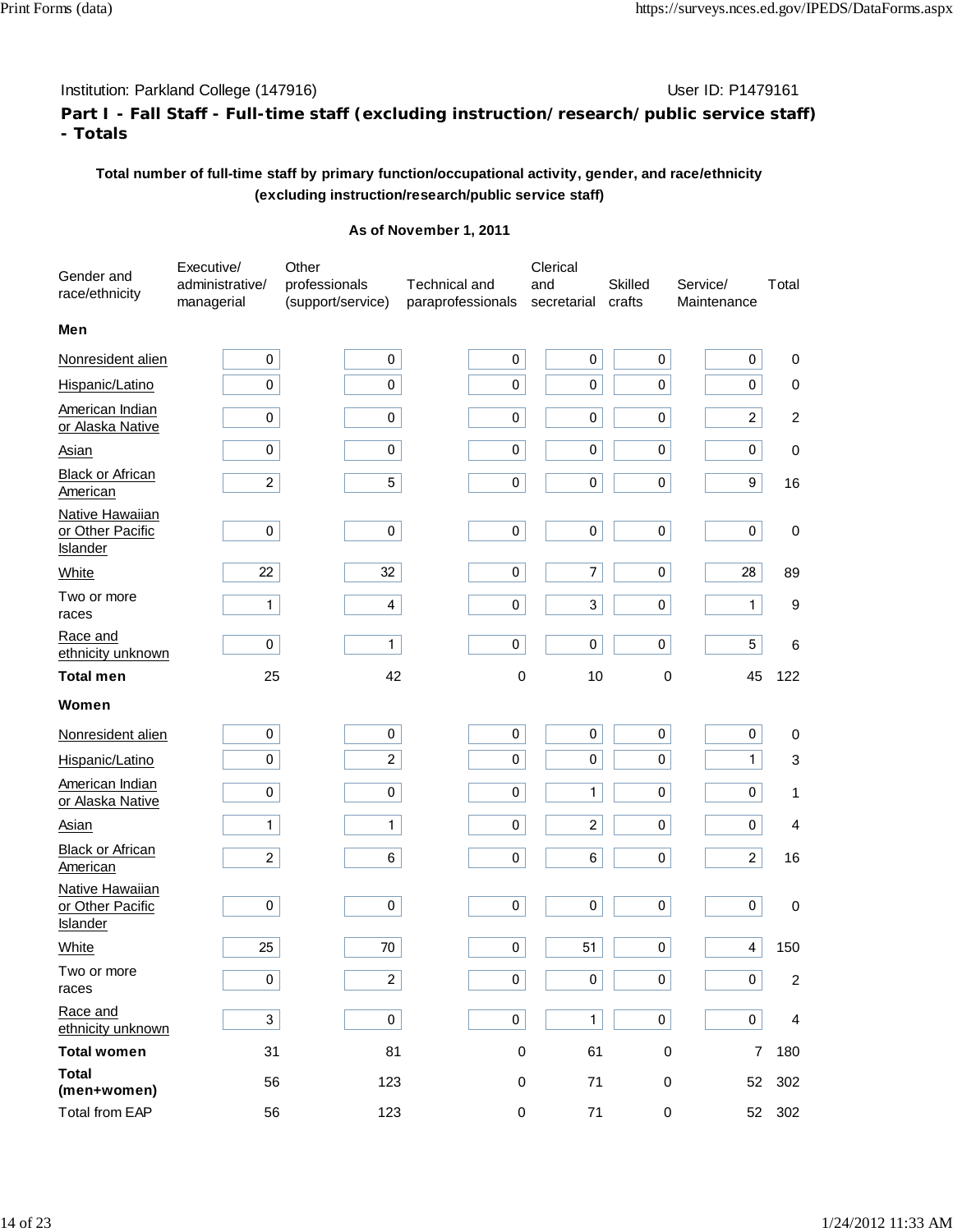# **Part J - Fall Staff - Part-time professional staff**

## **Number of part-time staff by primary function/occupational activity, gender, and race/ethnicity**

- **Report Hispanic/Latino individuals of any race as Hispanic/Latino**
- **Report race for non-Hispanic/Latino individuals only**

| Gender and race/ethnicity                 | Staff whose primary<br>responsibility is<br>instruction, research,<br>and/or public service | Executive/<br>administrative/<br>managerial | Other professionals<br>(support/service) |
|-------------------------------------------|---------------------------------------------------------------------------------------------|---------------------------------------------|------------------------------------------|
| Men                                       |                                                                                             |                                             |                                          |
| Nonresident alien                         | 0                                                                                           | 0                                           | 0                                        |
| Hispanic/Latino                           | 4                                                                                           | 0                                           | 0                                        |
| American Indian or Alaska Native          | 1                                                                                           | 0                                           | 0                                        |
| Asian                                     | 5                                                                                           | 0                                           | $\mathbf 0$                              |
| <b>Black or African American</b>          | $\overline{7}$                                                                              | 0                                           | 0                                        |
| Native Hawaiian or Other Pacific Islander | 0                                                                                           | 0                                           | 0                                        |
| White                                     | 121                                                                                         | 0                                           | 9                                        |
| Two or more races                         | 2                                                                                           | 0                                           | $\overline{2}$                           |
| Race and ethnicity unknown                | 31                                                                                          | 0                                           | $\mathbf{1}$                             |
| <b>Total men</b>                          | 171                                                                                         | $\Omega$                                    | 12                                       |
| Women                                     |                                                                                             |                                             |                                          |
| Nonresident alien                         | 1                                                                                           | 0                                           | 0                                        |
| Hispanic/Latino                           | 4                                                                                           | 0                                           | $\pmb{0}$                                |
| American Indian or Alaska Native          | 1                                                                                           | 0                                           | $\mathbf{1}$                             |
| Asian                                     | 7                                                                                           | 0                                           | $\pmb{0}$                                |
| <b>Black or African American</b>          | 5                                                                                           | 0                                           | $\mathbf{1}$                             |
| Native Hawaiian or Other Pacific Islander | 0                                                                                           | 0                                           | $\mathbf 0$                              |
| White                                     | 170                                                                                         | 0                                           | 9                                        |
| Two or more races                         | 0                                                                                           | 0                                           | 0                                        |
| Race and ethnicity unknown                | 20                                                                                          | 0                                           | 3                                        |
| <b>Total women</b>                        | 208                                                                                         | $\mathbf 0$                                 | 14                                       |
| Total (men+women)                         | 379                                                                                         | 0                                           | 26                                       |
| <b>Total from EAP</b>                     | 379                                                                                         | 0                                           | 26                                       |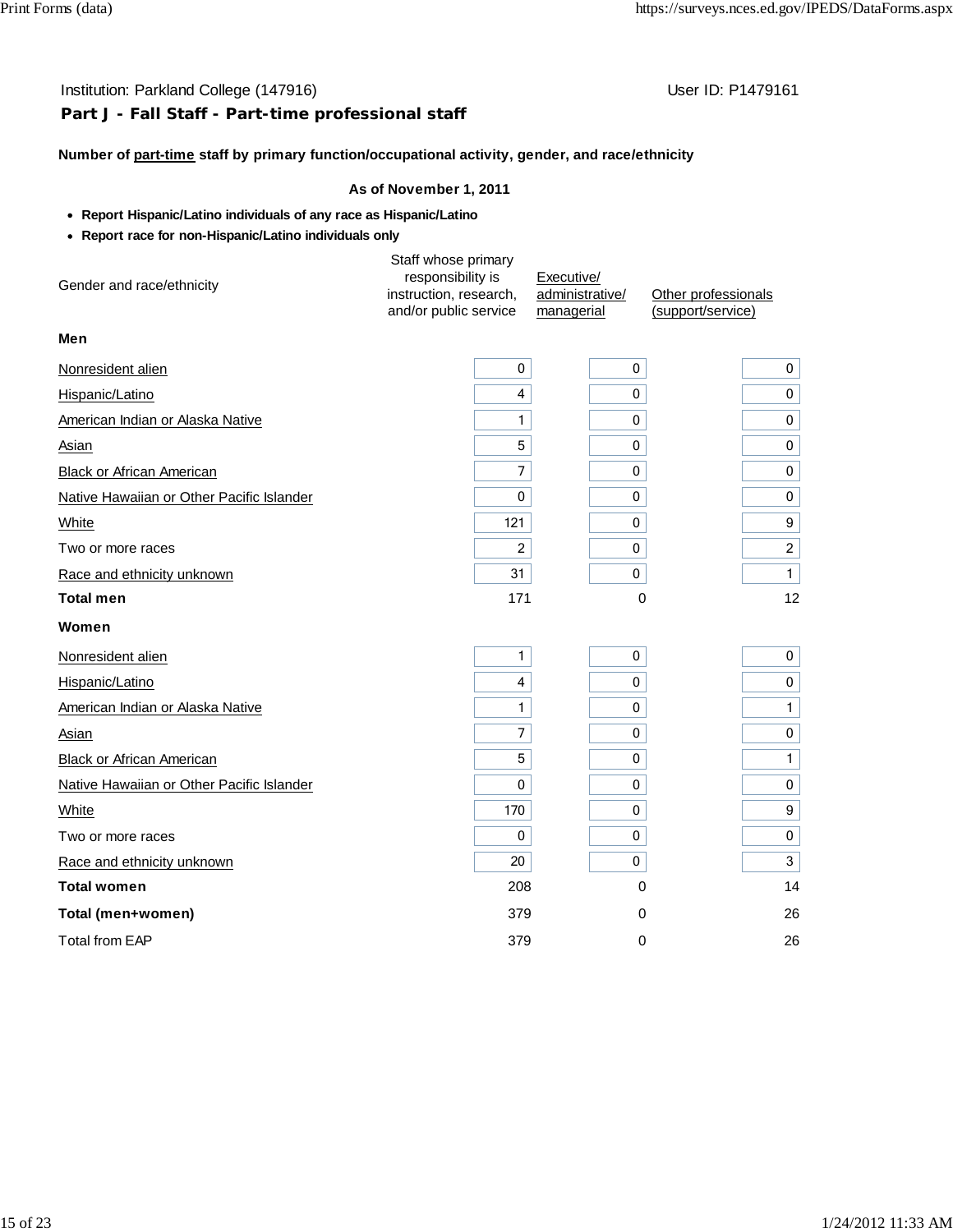## **Part J - Fall Staff - Part-time non-professional staff**

#### **Number of part-time staff by primary function/occupational activity, gender, and race/ethnicity**

- **Report Hispanic/Latino individuals of any race as Hispanic/Latino**
- **Report race for non-Hispanic/Latino individuals only**

| Gender and race/ethnicity                 | Technical and     | Clerical and |                | Service/       |  |
|-------------------------------------------|-------------------|--------------|----------------|----------------|--|
|                                           | paraprofessionals | secretarial  | Skilled crafts | Maintenance    |  |
| Men                                       |                   |              |                |                |  |
| Nonresident alien                         | 0                 | $\pmb{0}$    | 0              | $\mathbf 0$    |  |
| Hispanic/Latino                           | 0                 | 0            | 0              | $\mathbf 0$    |  |
| American Indian or Alaska Native          | 0                 | 0            | 0              | 0              |  |
| Asian                                     | 0                 | 0            | 0              | $\mathbf 0$    |  |
| Black or African American                 | 0                 | $\mathbf 0$  | 0              | $\mathbf 0$    |  |
| Native Hawaiian or Other Pacific Islander | 0                 | $\mathbf 0$  | 0              | 0              |  |
| White                                     | 0                 | 0            | 0              | $\mathbf 0$    |  |
| Two or more races                         | $\mathbf 0$       | 0            | 0              | 0 <sup>1</sup> |  |
| Race and ethnicity unknown                | $\pmb{0}$         | $\pmb{0}$    | 0              | $\mathbf 0$    |  |
| <b>Total men</b>                          | 0                 | 0            | 0              | $\mathbf 0$    |  |
| Women                                     |                   |              |                |                |  |
| Nonresident alien                         | 0                 | 0            | 0              | 0 <sup>1</sup> |  |
| Hispanic/Latino                           | 0                 | 0            | 0              | 0 <sup>1</sup> |  |
| American Indian or Alaska Native          | 0                 | 0            | 0              | 0              |  |
| Asian                                     | 0                 | 0            | 0              | 0              |  |
| <b>Black or African American</b>          | 0                 | 0            | 0              | 0              |  |
| Native Hawaiian or Other Pacific Islander | 0                 | 0            | 0              | 0              |  |
| White                                     | 0                 | 1            | 0              | 0              |  |
| Two or more races                         | $\pmb{0}$         | $\mathbf 0$  | 0              | $\mathbf 0$    |  |
| Race and ethnicity unknown                | 0                 | 0            | 0              | 0 <sup>1</sup> |  |
| <b>Total women</b>                        | 0                 | 1            | 0              | 0              |  |
| Total (men+women)                         | 0                 | 1            | 0              | 0              |  |
| <b>Total from EAP</b>                     | 0                 | 1            | 0              | $\mathbf 0$    |  |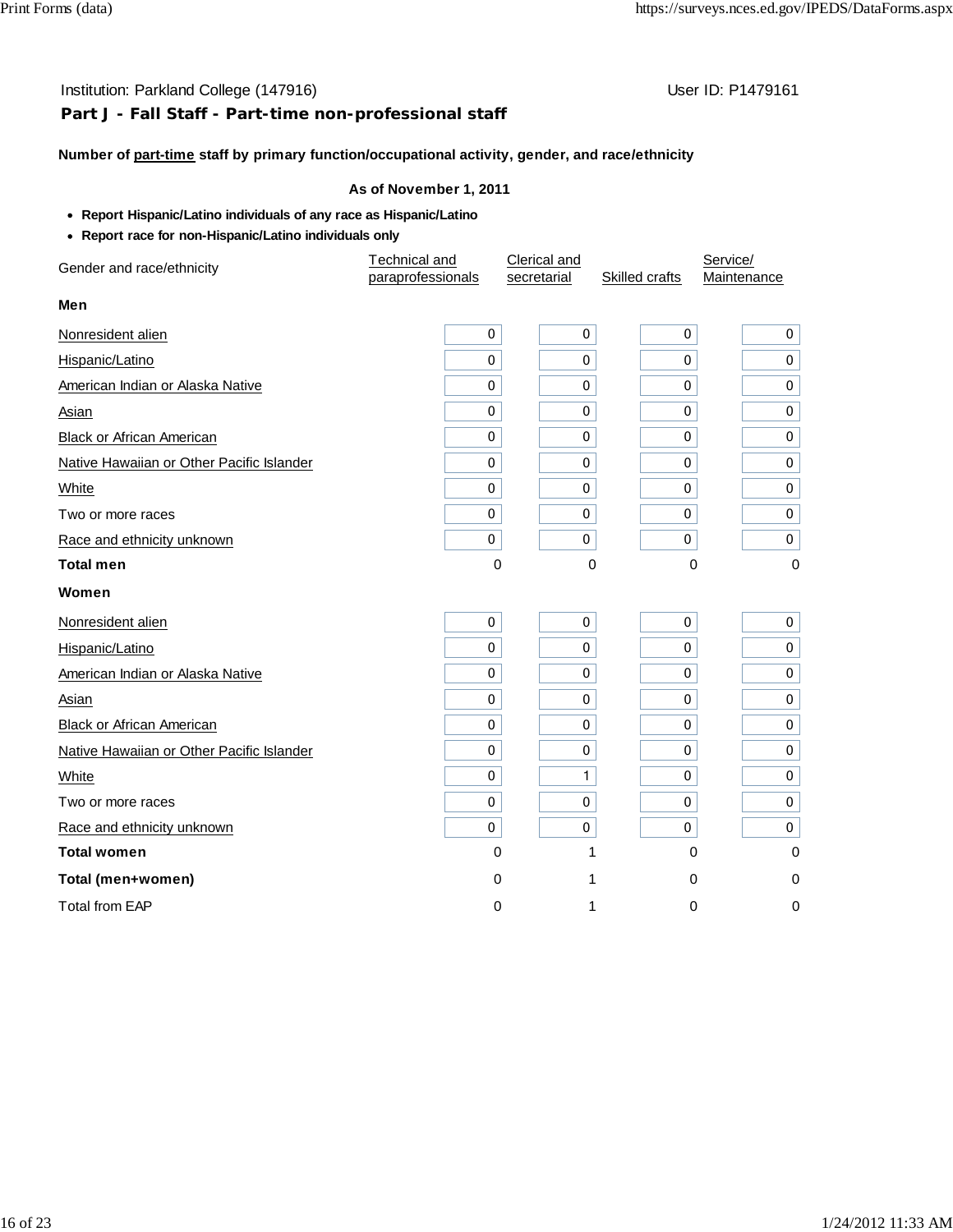# Institution: Parkland College (147916) **Institution: Parkland College (147916) Part K - Fall Staff - Total number of staff**

## **Total number of staff by employment status, gender, and race/ethnicity**

|                                                     |                  | As of November 1, 2011 |                  |                    |              |                |
|-----------------------------------------------------|------------------|------------------------|------------------|--------------------|--------------|----------------|
| Gender and race/ethnicity                           | Full-time<br>men | Full-time<br>women     | Part-time<br>men | Part-time<br>women | Total<br>men | Total<br>women |
| Nonresident alien                                   | 2                | 0                      | 0                |                    | 2            |                |
| Hispanic/Latino                                     | 4                | 3                      | 4                | 4                  | 8            | 7              |
| American Indian or Alaska Native                    | 2                |                        |                  | 2                  | 3            | 3              |
| <b>Asian</b>                                        | 3                |                        | 5                |                    | 8            | 14             |
| <b>Black or African American</b>                    | 18               | 20                     |                  | 6                  | 25           | 26             |
| Native Hawaiian or Other Pacific<br><b>Islander</b> | $\Omega$         | $\Omega$               | 0                | 0                  | 0            | 0              |
| White                                               | 154              | 229                    | 130              | 180                | 284          | 409            |
| Two or more races                                   | 14               | 6                      | 4                | 0                  | 18           | 6              |
| Race and ethnicity unknown                          |                  |                        | 32               | 23                 | 39           | 30             |
| <b>Grand total</b>                                  | 204              | 273                    | 183              | 223                | 387          | 496            |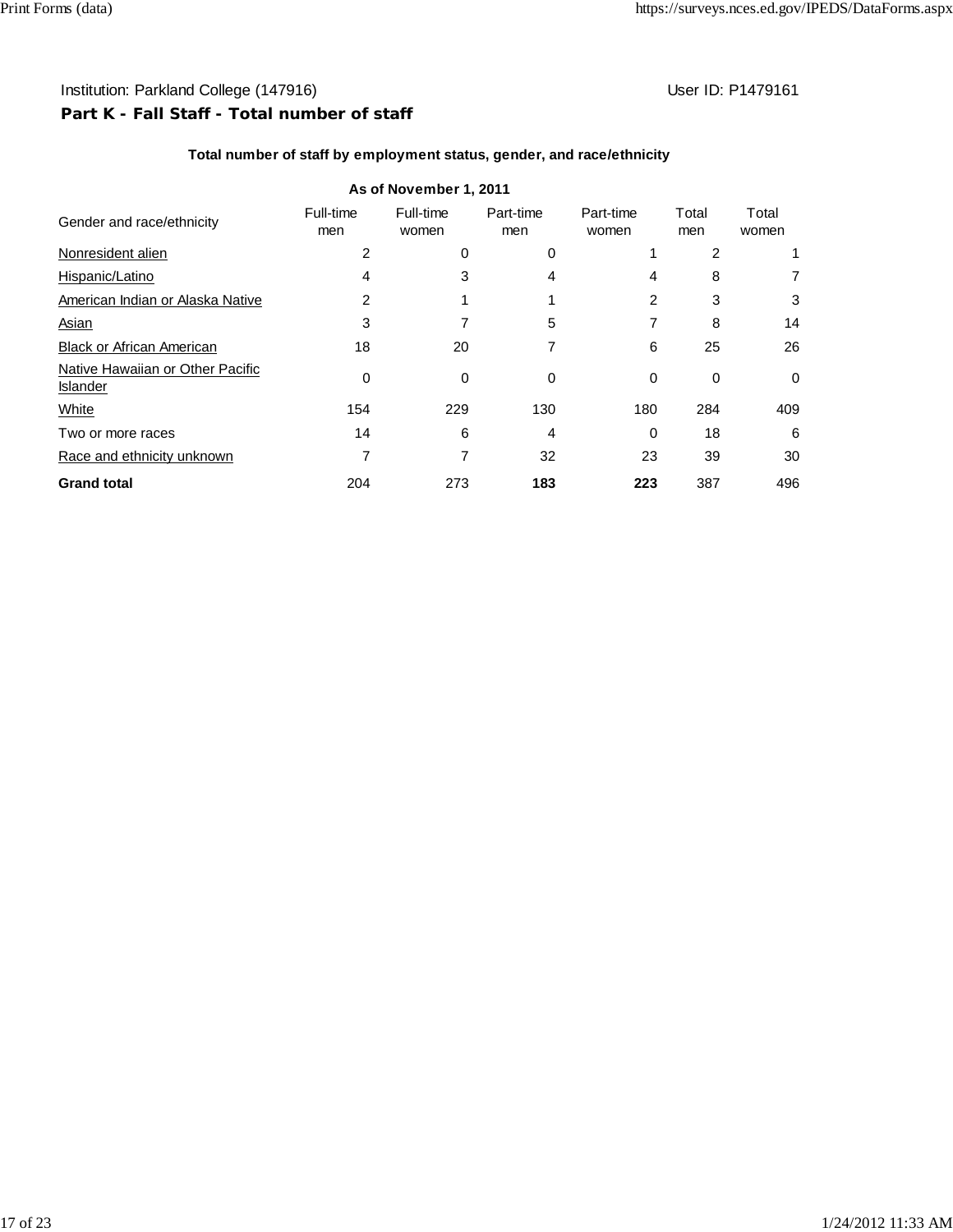# **Part L - Fall Staff - New hires - Full-time instruction/research/public service staff - Faculty status**

**Number of full-time permanent new hires whose primary responsibility is instruction, research, and/or public service by faculty status, gender, and race/ethnicity**

# **(Hired full time between July 1 and October 31, 2011 and still on payroll of the institution as of November 1, 2011)**

- **Report Hispanic/Latino individuals of any race as Hispanic/Latino**
- **Report race for non-Hispanic/Latino individuals only**

|                                           | <b>Faculty status</b> |                |                                                          |                              |             |
|-------------------------------------------|-----------------------|----------------|----------------------------------------------------------|------------------------------|-------------|
| Gender and race/ethnicity                 | Tenured               |                | Not on tenure track/<br>On tenure track no tenure system | Without<br>faculty<br>status | Total       |
| Men                                       |                       |                |                                                          |                              |             |
| Nonresident alien                         | 0                     | 0              | 0                                                        |                              | 0           |
| Hispanic/Latino                           | $\mathbf 0$           | 0              | 0                                                        |                              | 0           |
| American Indian or Alaska Native          | 0                     | 0              | 0                                                        |                              | 0           |
| Asian                                     | 0                     | 0              | 0                                                        |                              | 0           |
| <b>Black or African American</b>          | 0                     | 0              | 0                                                        |                              | 0           |
| Native Hawaiian or Other Pacific Islander | 0                     | 0              | 0                                                        |                              | 0           |
| White                                     | 0                     | 0              | 0                                                        |                              | 0           |
| Two or more races                         | 0                     | 0              | 0                                                        |                              | 0           |
| Race and ethnicity unknown                | 0                     | 1              | $\Omega$                                                 |                              | 1           |
| Total men                                 | 0                     |                | 0                                                        | 0                            | 1           |
| Women                                     |                       |                |                                                          |                              |             |
| Nonresident alien                         | 0                     | 0              | 0                                                        |                              | $\mathbf 0$ |
| Hispanic/Latino                           | 0                     | 0              | 0                                                        |                              | 0           |
| American Indian or Alaska Native          | 0                     | 0              | 0                                                        |                              | 0           |
| Asian                                     | 0                     | 0              | $\Omega$                                                 |                              | 0           |
| <b>Black or African American</b>          | 0                     | 0              | 0                                                        |                              | 0           |
| Native Hawaiian or Other Pacific Islander | 0                     | 0              | 0                                                        |                              | 0           |
| White                                     | 0                     | 2              | 2                                                        |                              | 4           |
| Two or more races                         | 0                     | 0              | 0                                                        |                              | 0           |
| Race and ethnicity unknown                | 0                     | $\mathbf 0$    | 1                                                        |                              |             |
| <b>Total women</b>                        | 0                     | $\overline{2}$ | 3                                                        | 0                            | 5           |
| Total (men+women)                         | 0                     | 3              | 3                                                        | 0                            | 6           |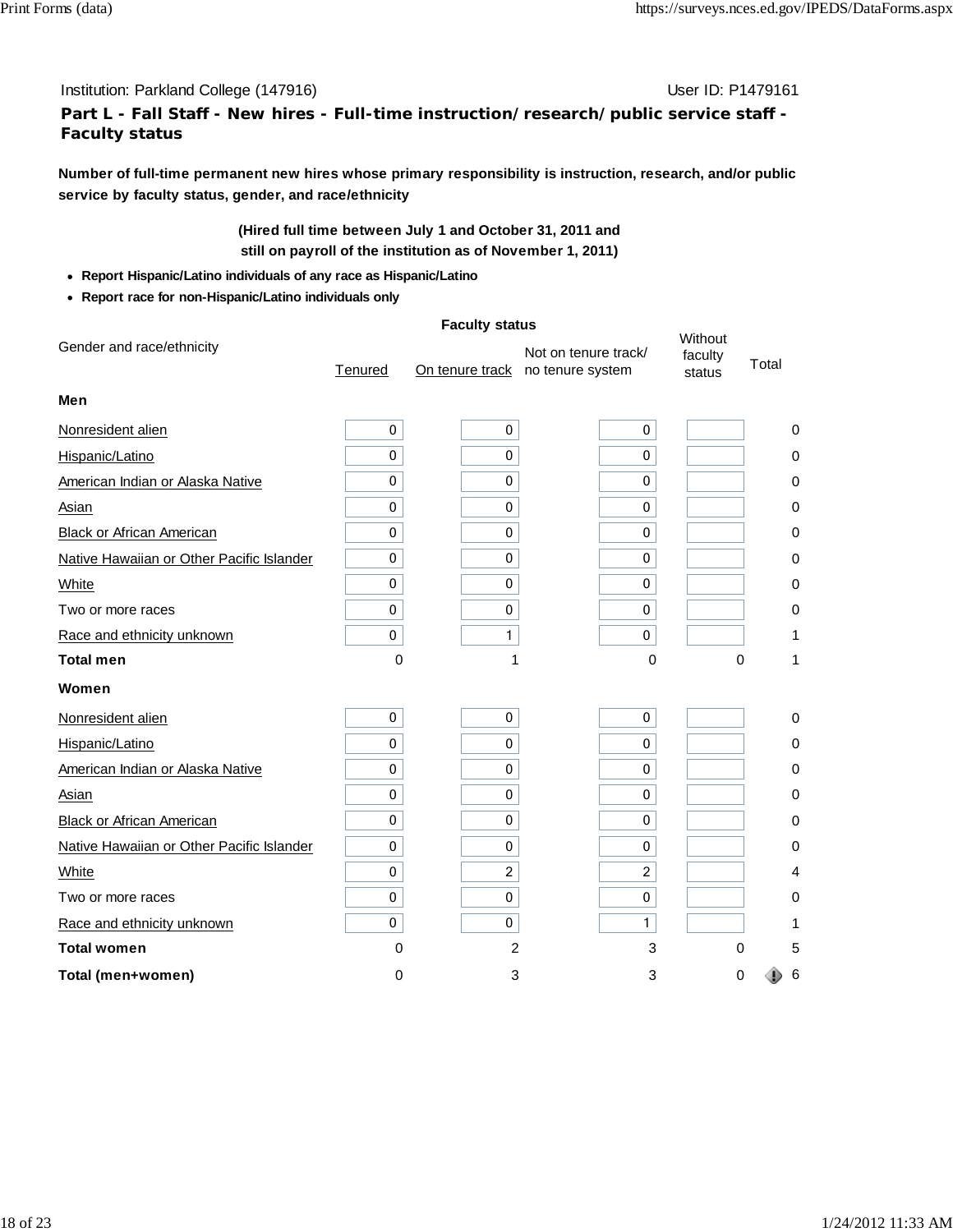## **Part L - Fall Staff - New hires - Full-time staff by position**

**Number of full-time permanent new hires by primary function/occupational activity, gender, and race/ethnicity**

## **(Hired full time between July 1 and October 31, 2011 and still on payroll of the institution as of November 1, 2011)**

- **Report Hispanic/Latino individuals of any race as Hispanic/Latino**
- **Report race for non-Hispanic/Latino individuals only**

|                                                         | Executive/ | Other    | Technical                                                     | Clerical    |             |                               |          |
|---------------------------------------------------------|------------|----------|---------------------------------------------------------------|-------------|-------------|-------------------------------|----------|
| Gender and race/ethnicity administrative/ professionals | managerial |          | and<br>(support/service) paraprofessionals secretarial crafts | and         | Skilled     | Service/<br>Maintenance Total |          |
| Men                                                     |            |          |                                                               |             |             |                               |          |
| Nonresident alien                                       | 0          | 0        |                                                               | 0           |             | 0                             | $\Omega$ |
| Hispanic/Latino                                         | 0          | 0        |                                                               | 0           |             | 0                             | 0        |
| American Indian or Alaska<br>Native                     | 0          | 0        |                                                               | 0           |             | 0                             | 0        |
| Asian                                                   | 0          | 0        |                                                               | 0           |             | 0                             | 0        |
| Black or African American                               | 0          | 0        |                                                               | 0           |             | 0                             | 0        |
| Native Hawaiian or Other<br>Pacific Islander            | 0          | 0        |                                                               | 0           |             | 0                             | 0        |
| White                                                   | 0          | 0        |                                                               | 0           |             | 0                             | 0        |
| Two or more races                                       | $\pmb{0}$  | 0        |                                                               | $\pmb{0}$   |             | $\pmb{0}$                     | 0        |
| Race and ethnicity<br>unknown                           | 0          | 0        |                                                               | $\pmb{0}$   |             | 0                             | 0        |
| <b>Total men</b>                                        | 0          | 0        | 0                                                             | 0           | $\mathbf 0$ | 0                             | 0        |
| Women                                                   |            |          |                                                               |             |             |                               |          |
| Nonresident alien                                       | 0          | 0        |                                                               | $\pmb{0}$   |             | 0                             | 0        |
| Hispanic/Latino                                         | 0          | 0        |                                                               | 0           |             | 0                             | 0        |
| American Indian or Alaska<br>Native                     | 0          | 0        |                                                               | 0           |             | 0                             | 0        |
| <b>Asian</b>                                            | 0          | 0        |                                                               | $\mathbf 0$ |             | 0                             | 0        |
| <b>Black or African American</b>                        | 0          | 0        |                                                               | 0           |             | 0                             | 0        |
| Native Hawaiian or Other<br>Pacific Islander            | 0          | 0        |                                                               | 0           |             | 0                             | 0        |
| White                                                   | $\pmb{0}$  | 0        |                                                               | 0           |             | 0                             | 0        |
| Two or more races                                       | 0          | 0        |                                                               | 0           |             | 0                             | 0        |
| Race and ethnicity<br>unknown                           | 0          | 0        |                                                               | 0           |             | 0                             | 0        |
| <b>Total women</b>                                      | 0          | 0        | $\Omega$                                                      | $\Omega$    | 0           | $\Omega$                      | 0        |
| Total (men+women)                                       | $\Omega$   | $\Omega$ | $\Omega$                                                      | $\Omega$    | 0           | $\Omega$                      | 0        |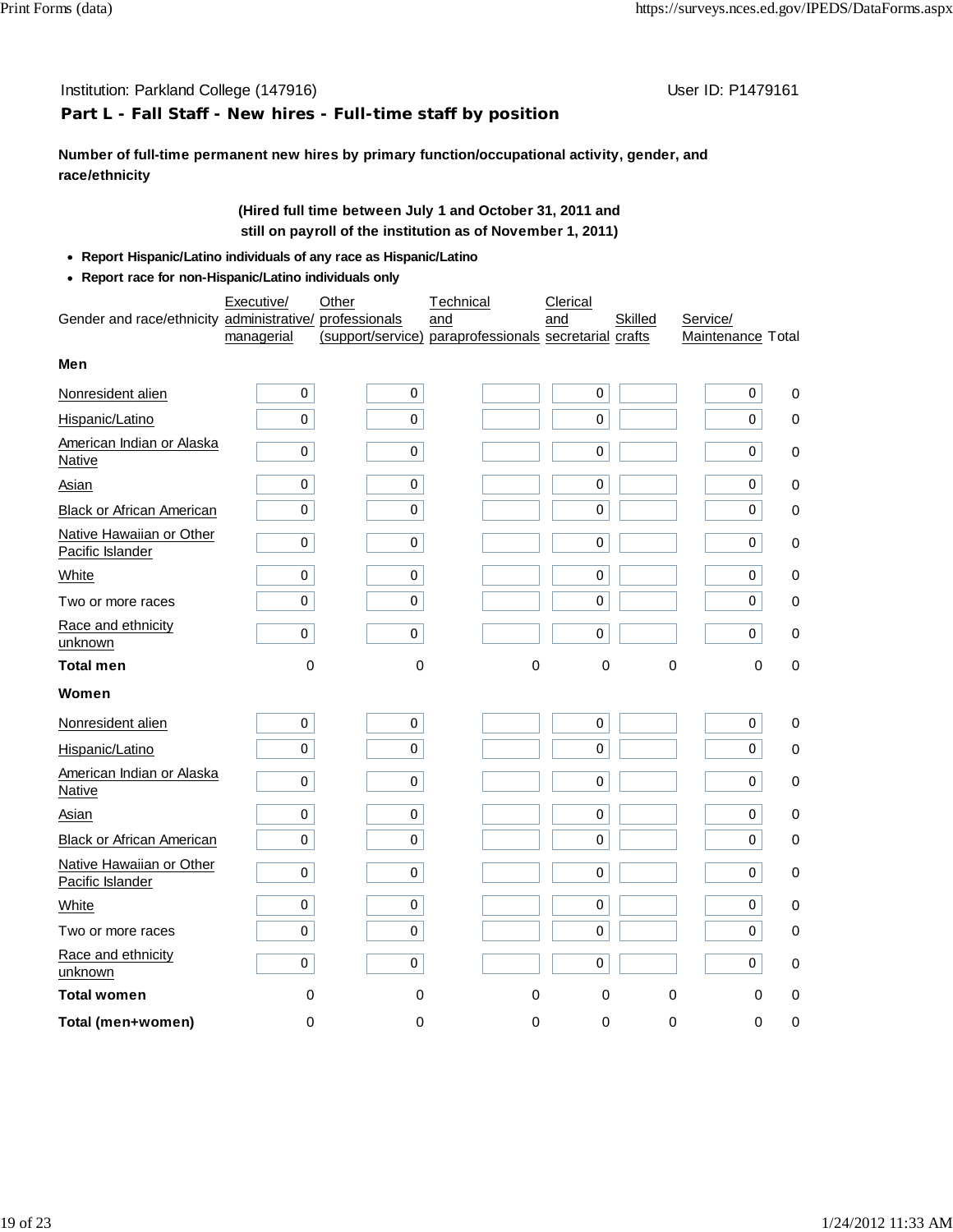# Institution: Parkland College (147916) **Institution: Parkland College (147916**) **Part L - Fall Staff - New hires - Totals**

## **Total number of full-time permanent new hires by gender and race/ethnicity**

## **(Hired full time between July 1 and October 31, 2011 and still on payroll of the institution as of November 1, 2011)**

|                                           | Total men | Total women | Total (men+women) |   |
|-------------------------------------------|-----------|-------------|-------------------|---|
| Nonresident alien                         | 0         | 0           |                   | 0 |
| Hispanic/Latino                           |           |             |                   | 0 |
| American Indian or Alaska Native          |           | O           |                   | 0 |
| <b>Asian</b>                              | O)        |             |                   | 0 |
| <b>Black or African American</b>          |           | 0           |                   | 0 |
| Native Hawaiian or Other Pacific Islander | 0         | 0           |                   | 0 |
| White                                     | 0         |             |                   | 4 |
| Two or more races                         | 0         | 0           |                   | 0 |
| Race and ethnicity unknown                |           |             |                   | 2 |
| <b>Grand total</b>                        |           | 5           |                   | 6 |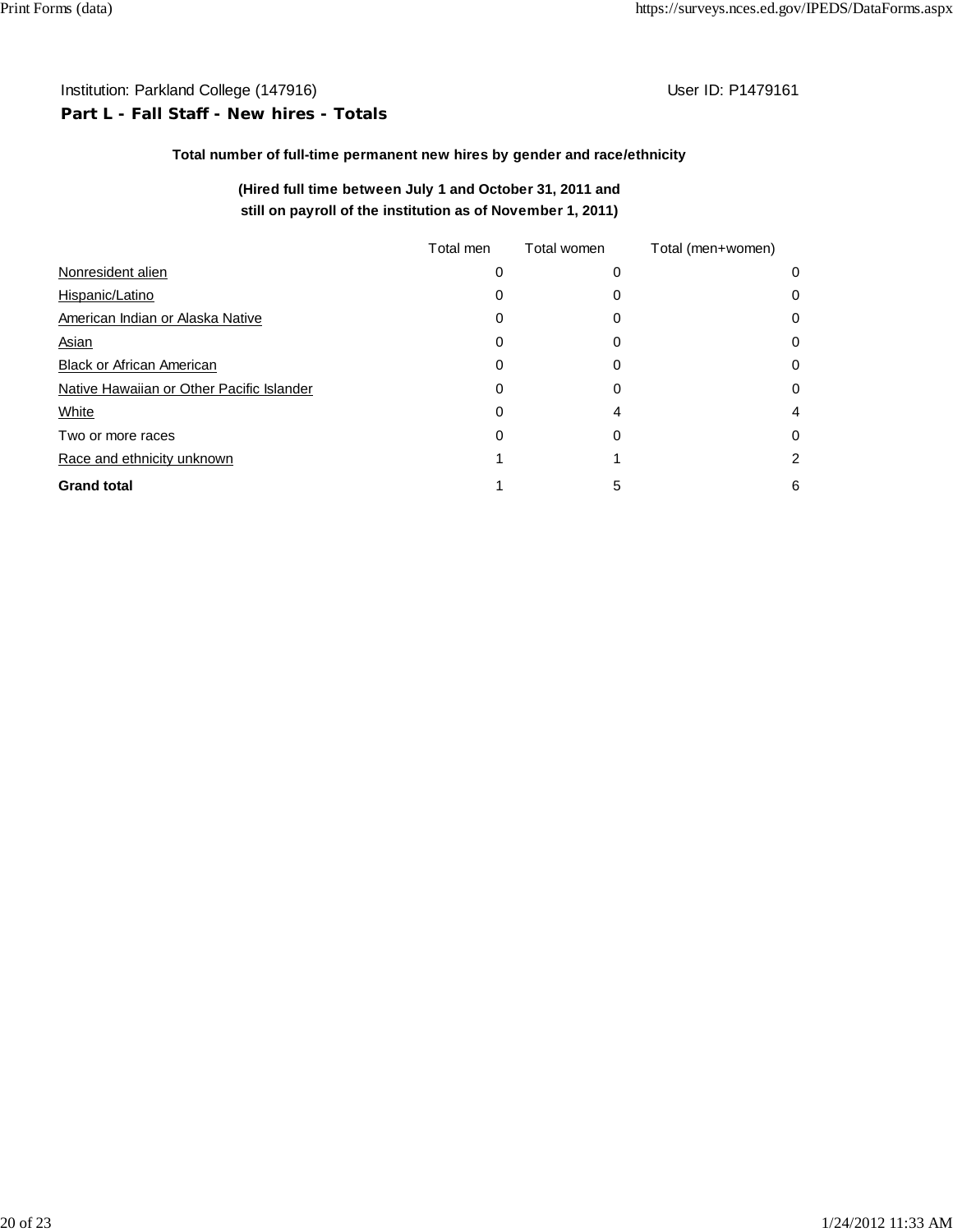**Human Resources Survey Evaluation**

**Were any staff members difficult to categorize? If so, please explain in the box below.**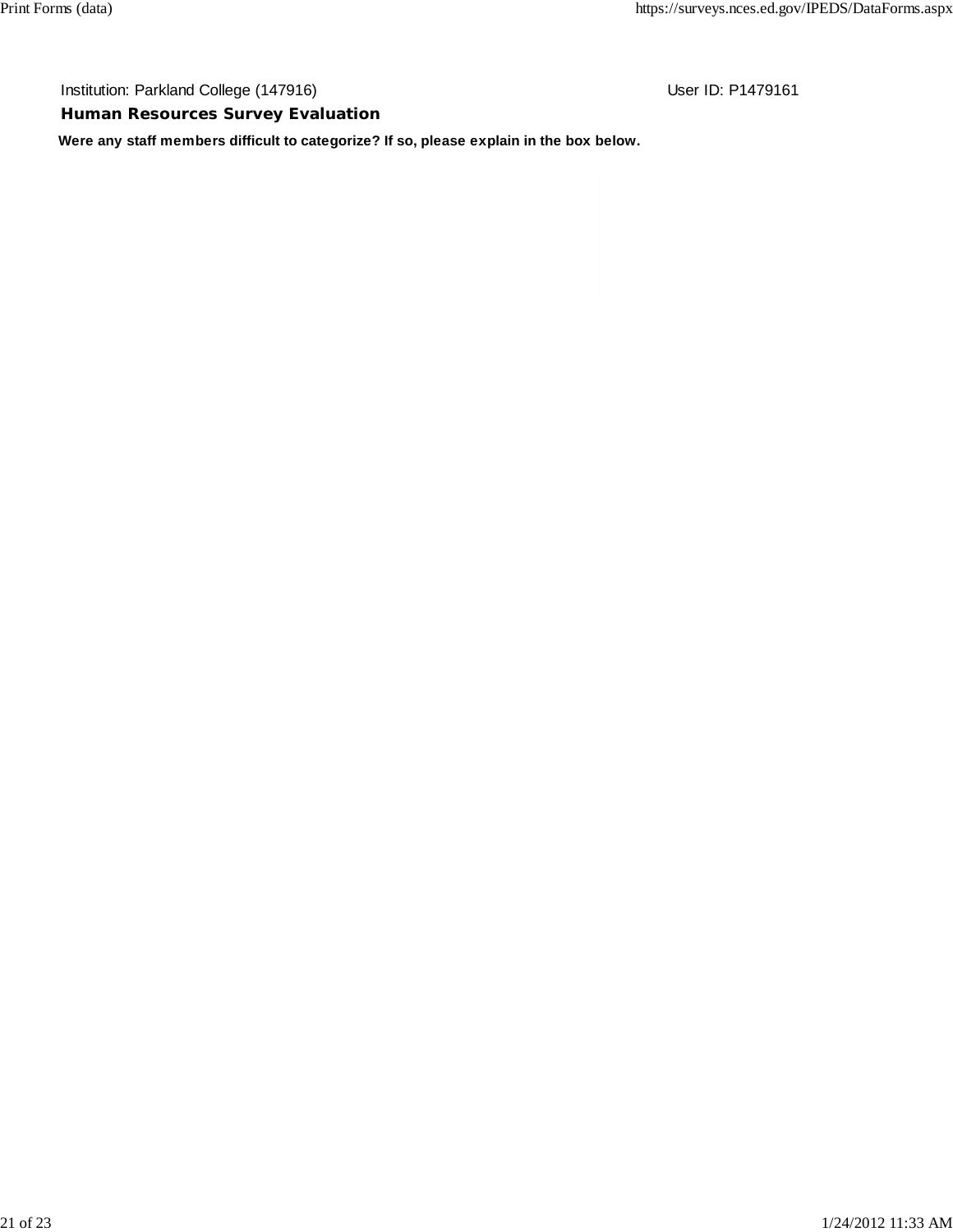Institution: Parkland College (147916) November 2012 10: P1479161

## **Summary**

## **Human Resources Component Summary (Applicable to Degree-granting institutions and Related Administrative Offices)**

IPEDS collects important information regarding your institution. All data reported in IPEDS survey components become available in the IPEDS Data Center and appear as aggregated data in various Department of Education reports. Additionally, some of the reported data appears specifically for your institution through the College Navigator website and is included in your institution's Data Feedback Report (DFR). The purpose of this summary is to provide you an opportunity to view some of the data that, when accepted through the IPEDS quality control process, will appear on the College Navigator website and/or your DFR. College Navigator is updated approximately three months after the data collection period closes and Data Feedback Reports will be available through the ExPT and sent to your institution's CEO in November 2012.

Please review your data for accuracy. If you have questions about the data displayed below after reviewing the data reported on the survey screens, please contact the IPEDS Help Desk at: 1-877-225-2568 or ipedshelp@rti.org.

| <b>Fall 2011</b>                                                                      |                              |                              |     |  |  |
|---------------------------------------------------------------------------------------|------------------------------|------------------------------|-----|--|--|
| Primary function/occupational activity                                                |                              | <b>Reported values</b>       |     |  |  |
|                                                                                       | Number of<br>full-time staff | Number of<br>part-time staff |     |  |  |
| Total number of staff                                                                 | 477                          | 406                          | 612 |  |  |
| <b>Professional staff</b>                                                             | 354                          | 405                          | 489 |  |  |
| Staff whose primary responsibility is instruction, research,<br>and/or public service | 175                          | 379                          | 301 |  |  |
| Primary instruction                                                                   | 175                          | 379                          | 301 |  |  |
| Instruction/research/public service                                                   | $\Omega$                     | 0                            | 0   |  |  |
| Primarily research                                                                    | $\Omega$                     | 0                            | 0   |  |  |
| Primarily public service                                                              | $\Omega$                     | 0                            | 0   |  |  |
| Executive/administrative/managerial                                                   | 56                           | 0                            | 56  |  |  |
| Other professionals (support/service)                                                 | 123                          | 26                           | 132 |  |  |
| Non-professional staff                                                                | 123                          | 1                            | 123 |  |  |
| Technical and paraprofessional                                                        | O                            | 0                            | 0   |  |  |
| Clerical/secretarial                                                                  | 71                           | 1                            | 71  |  |  |
| Skilled crafts                                                                        | $\Omega$                     | 0                            | 0   |  |  |
| Service/Maintenance                                                                   | 52                           | 0                            | 52  |  |  |

**Number of staff by employment status and primary function/occupational activity: Fall 2011**

NOTE: Full-time-equivalent (FTE) staff is calculated by summing the total number of full-time staff from the Employees by Assigned Position (EAP) section of the IPEDS HR component and adding one-third of the total number of part-time staff from the EAP section. Graduate assistants are not included in the above figures. Many of the FTE figures are included in the DFR.

**Salaries of full-time instructional staff by contract length and academic rank: Academic year 2011-12**